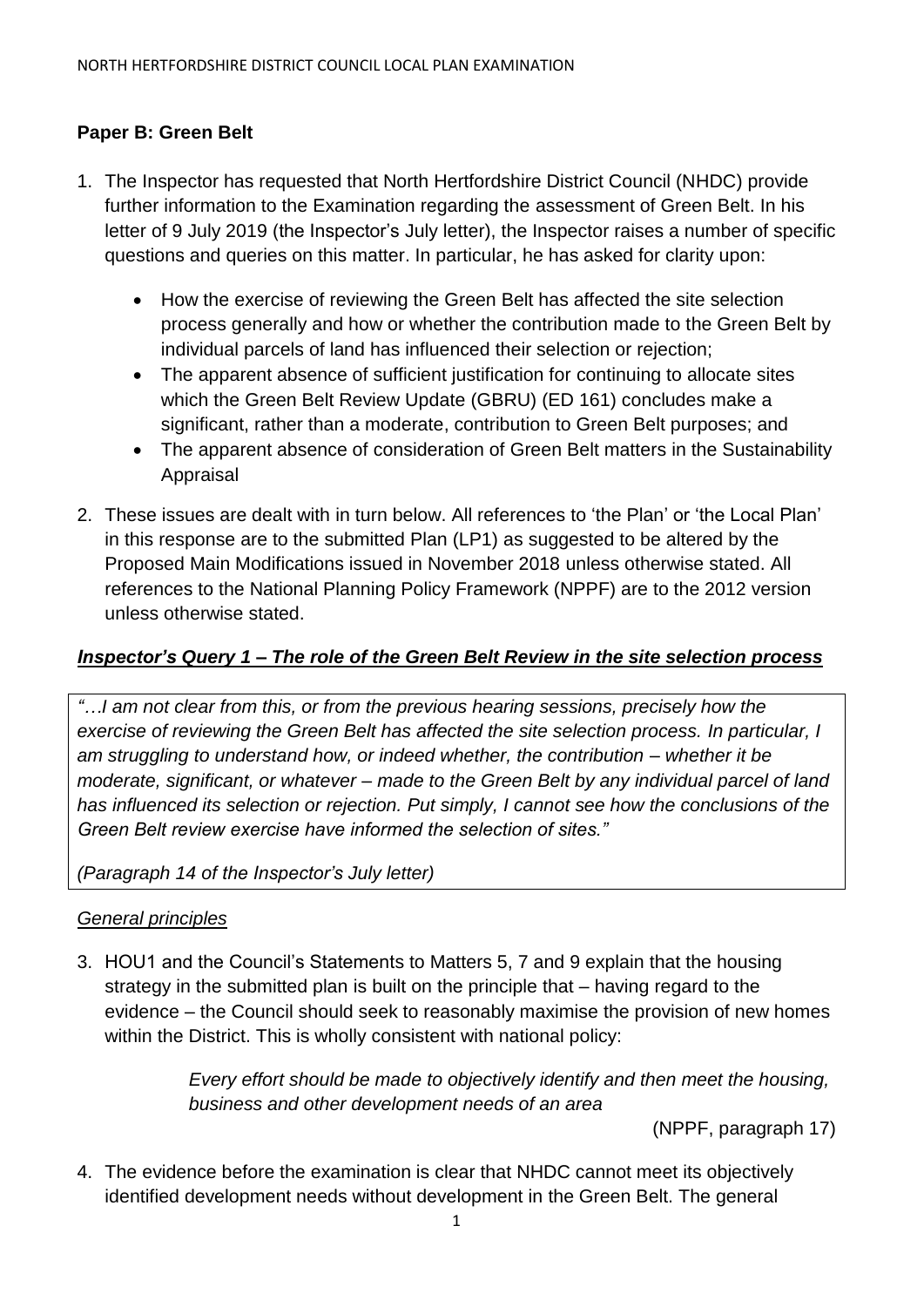principles that NHDC consider support the existence of exceptional circumstances in relation to its own development needs have been set out at length in written and verbal evidence to the Examination and include (but are not necessarily limited to):

- A scale of the objectively assessed housing need that can be reasonably characterised as both acute and pressing (HOU1, p.14, paragraph 4.21 and NHDC Matter 7 Statement, paragraph 3);
- There being no reasonable prospect of NHDC addressing its objectively assessed needs within the District without resort to Green Belt land and / or strategic-scale sites; (HOU1, p.14, paragraph 4.23; NHDC Matter 5 statement, paragraph 31; NHDC Matter 7 Statement paragraphs 4 and 29-35)
- There being no reasonable prospect of other authorities in shared housing market areas 'making good' any shortfalls in housing provision arising from North Hertfordshire under the Duty to Co-operate – on either non-Green Belt or Green Belt sites (HOU1, p.15, Table 4; MOU8, p.4, paragraph 5.10; NHDC Matter 4 statement, paragraph 45; NHDC Matter 5 statement, paragraph 31);
- That any decision to constrain development 'on principle' would therefore result in an absolute shortfall in the provision of housing to the detriment of the social and economic objectives of sustainable development (HOU1, p.16, paragraphs 4.37 & 4.38; NHDC Matter 7 Statement, paragraph 6) and would perpetuate the housing crisis in this housing market area;
- The Strategic Sites are all located adjoining the largest settlements within and adjoining the District<sup>1</sup>. Provision at this scale accords with Paragraph 52 of the NPPF and allows for these largest settlements to grow proportionately (NHDC Matter 4 statement, paragraph 39; NHDC Matter 5 statement, paragraph 28).
- 5. The Council's position in relation to 'exceptional circumstances' to meet unmet housing needs from Luton share a number of similarities with the above but also considers the Council's obligations under the statutory Duty to Co-operate. The case of exceptional circumstances for the East of Luton sites is set out in detail in Paper C.
- 6. The Council's evidence to the examination explains that it is in this context that decisions on individual sites within the Green Belt have been taken and that they are a series of balanced planning judgements made on their own merits as to whether exceptional circumstances exist for their removal from the green belt:

*HOU1 first establishes that exceptional circumstances exist as a matter of general principle (paragraph 4.97, p.24). It then recognises that the best approach to be taken must be considered on a site-by-site basis (paragraph 4.101, p.25). This must be informed by a balanced judgement of the harms and benefits of each site in the broader context of the housing situation (paragraph 5.9, p.27)*

(NHDC Matter 7 statement, p.4, paragraph 22)

 $\overline{a}$  $^{1}$  Excluding Royston which lies beyond the outer limits of the Metropolitan Green Belt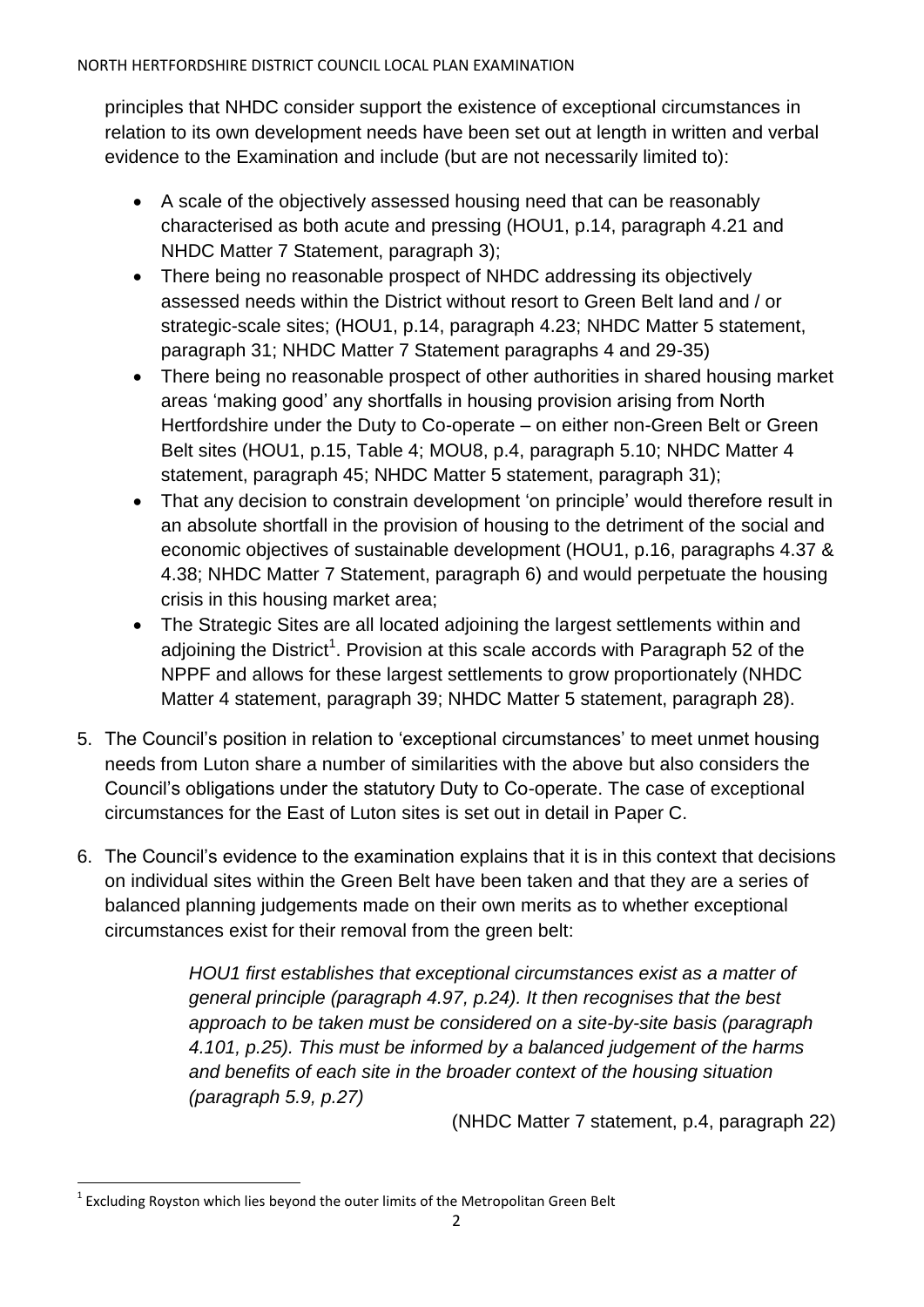7. NHDC also recognised in that document that the majority of sites were judged to make a moderate contribution to Green Belt purposes but that some sites were judged to make a significant contribution. Further to this it was acknowledged that any decision to release any of these sites required a clear justification particularly those that were considered to make a significant contribution which at that time comprised three sites (BA1; HT1; KB4) (HOU1, p.18, paragraphs 4.51 and 4.52; Matter 7 Statement, p.2, paragraph 10). NHDC considers that it provided a clear justification for all sites in the Green Belt whether they were considered to make a significant or moderate contribution to Green Belt purposes at the time of submission and through additional evidence provided for and during the hearings.

# *Approach to site selection – Part 1: Consideration of Green Belt through the SHLAA*

- 8. The general approach to site assessment and selection was set out in the flow chart attached as Appendix A to the Council's Matter 9 hearing statement. This is reappended to this paper. This process was discussed at length in November 2017.
- 9. It can be seen from the flowchart that site selection followed a two-stage process. The Strategic Housing Land Availability Assessment (SHLAA) performed an initial sift of sites. Only those sites identified by the 2016 SHLAA as meeting the key tests of being suitable, available and achievable were carried forwards. This more limited selection of sites was considered through the site selection process shown in the second half of the flowchart. This approach is reflected in the GBRU:

*For the purposes of this Update, those potential Green Belt housing sites which passed the three key tests of 'suitability', 'availability' and 'achievability' in the Council's Strategic Housing Land Availability Assessment (SHLAA) (HOU9) and were not ruled out from further consideration as a result of the subsequent updates in Chapter 3 of HOU1 have been assessed*

(ED161A, p.7, paragraph 2.10)

10.The SHLAA pitched its methodology at a level which did not seek to prematurely rule sites out from further consideration but equally did exclude those sites considered to have no realistic prospect of eventual allocation:

> *As with the (re-)consideration of housing numbers, the opportunity has been taken to critically re-appraise all sites and findings from previous SHLAAs. Potential planning constraints have been identified on many of the sites. Where these are considered to be unresolvable, sites have been considered unsuitable for development.*

*However, the SHLAA must be mindful not to prematurely make broader judgements or overreach its remit in terms of assessing the broad suitability of individual development sites.*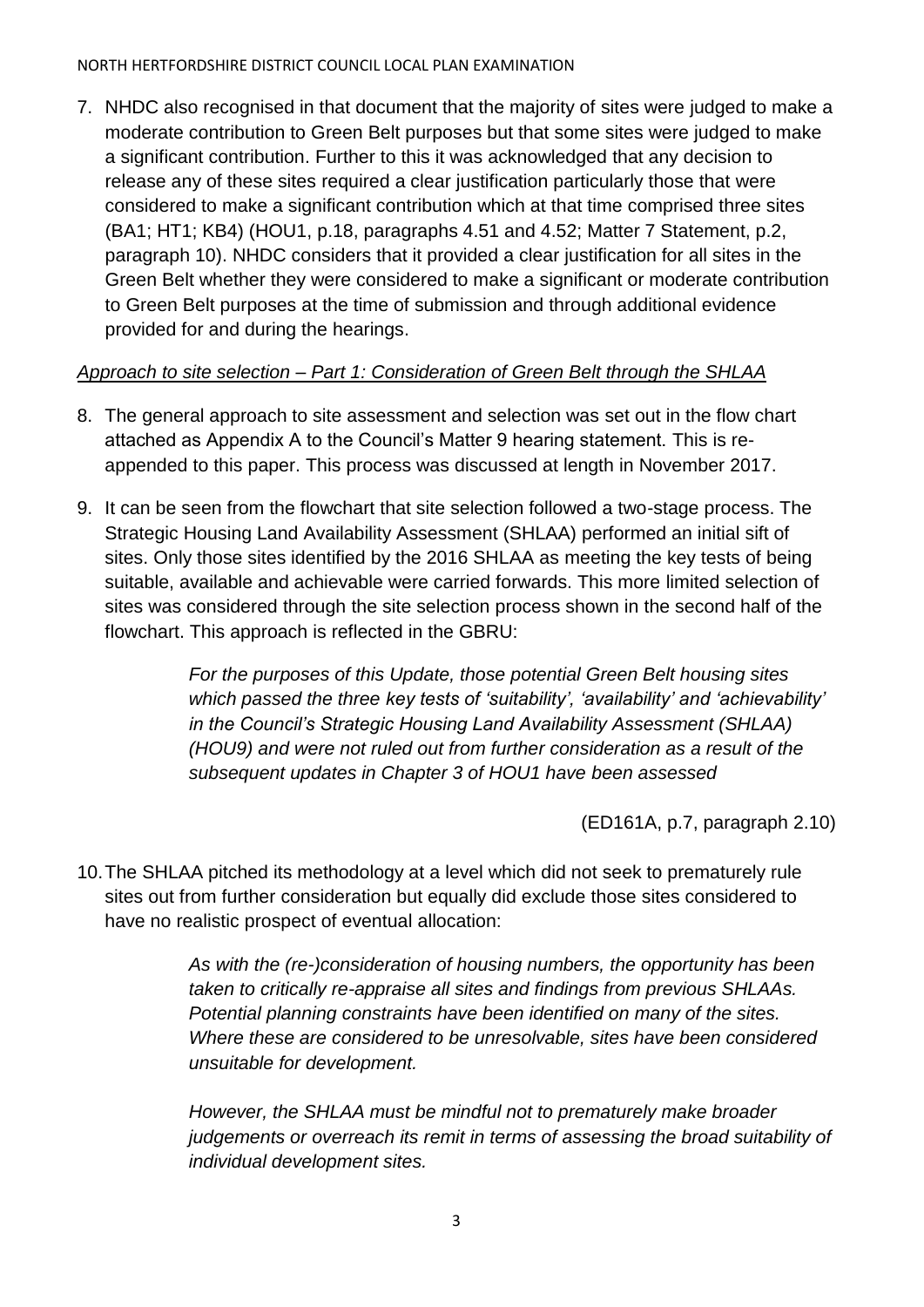*National guidance and case law establish the need for balanced planning judgements to be made on matters including, but not necessarily limited to, Green Belt, high quality agricultural land, heritage and flood risk. The SHLAA has been conducted at a level which allows for further consideration of these issues in the context of the wider evidence base following completion of this study.*

(HOU9, pp.11-12, paragraphs 4.17 to 4.19)

- 11. It is therefore important to recognise that the Council's approach to reviewing the Green Belt, and potential sites for allocation within the Green Belt, is not confined solely to those sites shown in the GBRU. The 2016 Strategic Housing Land Availability Assessment (SHLAA) considered many sites within the current Green Belt. More than 30 of these were considered 'unsuitable' at this stage in the process and eliminated from further consideration. These rejected sites included land beyond the outer limits of the proposed BA1 allocation at Baldock and in other locations such as around Stevenage.
- 12.The rejected sites are listed in Appendix 4 of HOU9 with reasons given. They are also shown in the accompanying maps in HOU9a<sup>2</sup>. The sites rejected by the SHLAA and relevant extracts of the reasons given in HOU9 are summarised in the table below. The reasons do not always use the precise language of Paragraphs 79 and 80 of the NPPF, as subsequently reflected in the GBRU. However many of the reasons clearly relate to Green Belt factors that would have been subject to further analysis had the sites progressed. Relevant Green Belt considerations have been added to the summary table below having regard to the methodology shown in Appendix 1 of the GBRU (ED161A, pp.48-49).
- 13.The Council suggests that, if there had been an "imperative for allocating land irrespective of the contribution made to it by Green Belt" (as per Paragraph 15 of the Inspector's July Letter), these sites would not necessarily have been eliminated from consideration in this manner. It is essential that the analysis and conclusions reached by the GBRU are read and understood in this context. In particular an assessment of a site as having 'significant' Green Belt impacts should not be conflated with having an 'unacceptable' Green Belt impact. Many (parts of) sites considered to have unacceptable impacts had already been sifted out through the SHLAA process; that is to say they were removed from consideration early in the Matter 9 flow chart rather than in the later iterations.
- 14.The Luton HMA Growth Options Study similarly "considered adding [a] missing site to east [of the proposed east of Luton sites]". However this was "ruled out in discussion with NHDC due to sensitivities relating to landscape/topography, historic environment and AONB setting" (HOU7, p.4, Table 2.2).

 $^2$  Sites considered wholly unsuitable are shown grey. Sites considered partly suitable / partly unsuitable are shown yellow.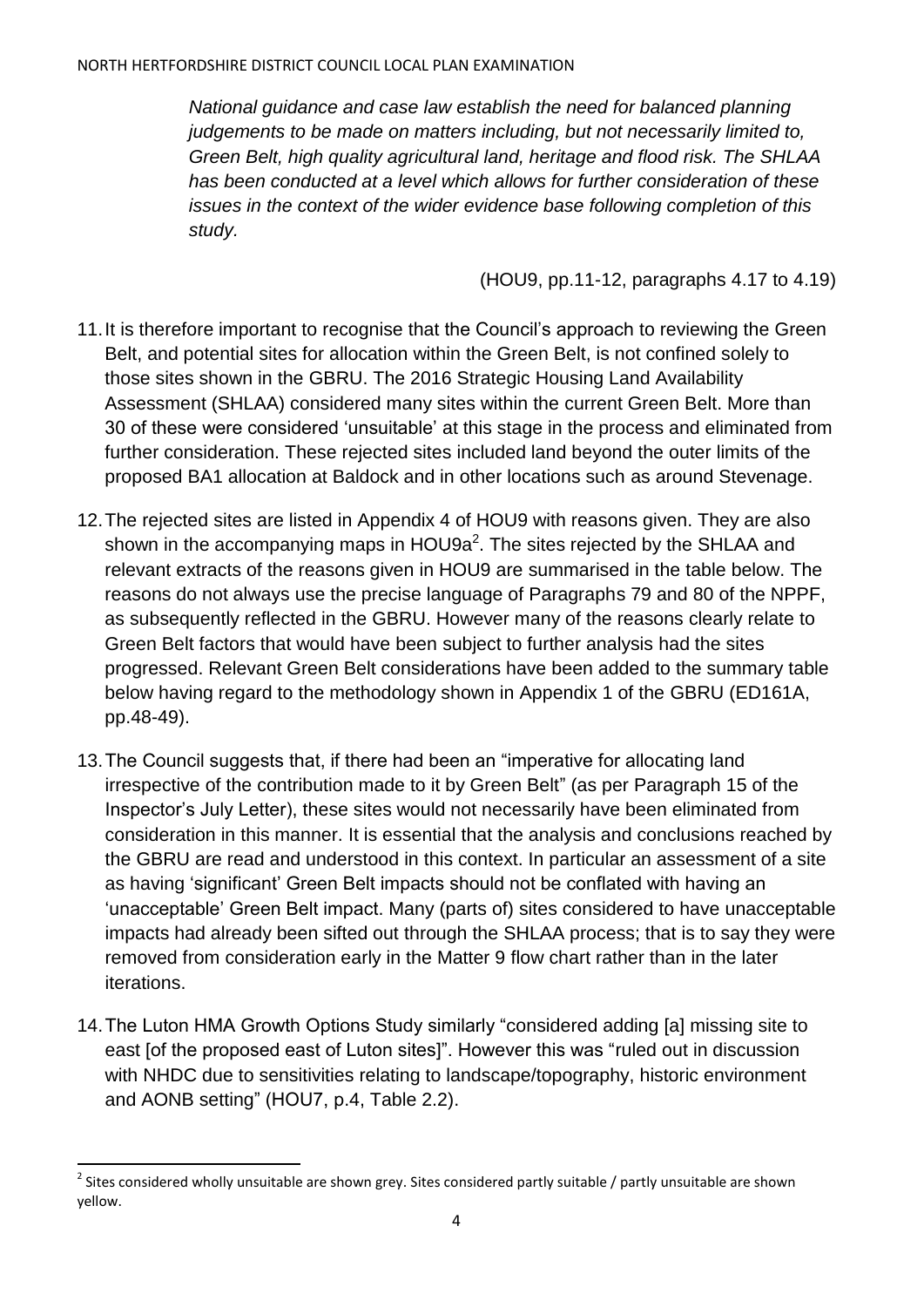| <b>SHLAA</b><br>ref | Town / parish  | <b>Summary reasons given in HOU9</b><br>(emphasis added)                                                                                                                                                                | <b>Relevant Green Belt considerations (NPPF)</b>                                                                                                                                                                                                                                                                                                                                                                                    |
|---------------------|----------------|-------------------------------------------------------------------------------------------------------------------------------------------------------------------------------------------------------------------------|-------------------------------------------------------------------------------------------------------------------------------------------------------------------------------------------------------------------------------------------------------------------------------------------------------------------------------------------------------------------------------------------------------------------------------------|
| 12                  | <b>Baldock</b> | Chalk Hills provides well established<br>defensible boundary to southern edge of<br>Baldock and site would breach this                                                                                                  | The essential characteristics of Green Belts are their openness<br>$\bullet$<br>To check the unrestricted sprawl of large built-up areas<br>To assist in safeguarding the countryside from encroachment<br>$\bullet$<br>Define boundaries clearly, using physical features that are<br>$\bullet$<br>readily recognisable and likely to be permanent                                                                                 |
| 14                  | <b>Baldock</b> | part of site to the south of substantial<br>tree belt would be particularly<br>prominent and not considered suitable.<br>Development to the north of this would not<br>result in substantial encroachment               | The essential characteristics of Green Belts are their openness<br>$\bullet$<br>To check the unrestricted sprawl of large built-up areas<br>To assist in safeguarding the countryside from encroachment<br>$\bullet$<br>Define boundaries clearly, using physical features that are<br>$\bullet$<br>readily recognisable and likely to be permanent                                                                                 |
| 371                 | <b>Baldock</b> | would result in a significant<br>encroachment beyond the shallow<br>ridgeline and bring development up to that<br>part of Bygrave which adjoins this site                                                               | The essential characteristics of Green Belts are their openness<br>$\bullet$<br>To check the unrestricted sprawl of large built-up areas<br>To assist in safeguarding the countryside from encroachment<br>$\bullet$                                                                                                                                                                                                                |
| 372                 | <b>Baldock</b> | bringing forward in conjunction with sites<br>to south would result in significant<br>encroachment into countryside and<br>development of land which has very<br>limited visual relationship with the existing<br>town. | The essential characteristics of Green Belts are their openness<br>$\bullet$<br>To check the unrestricted sprawl of large built-up areas<br>To assist in safeguarding the countryside from encroachment<br>$\bullet$<br>To preserve the setting and special character of historic towns<br>$\bullet$<br>Define boundaries clearly, using physical features that are<br>$\bullet$<br>readily recognisable and likely to be permanent |
| 373                 | <b>Baldock</b> | significant encroachment beyond the<br>ridgeline and bring development up to that<br>part of Bygrave which adjoins the site                                                                                             | The essential characteristics of Green Belts are their openness<br>$\bullet$<br>To check the unrestricted sprawl of large built-up areas<br>To assist in safeguarding the countryside from encroachment<br>$\bullet$                                                                                                                                                                                                                |
| 207                 | Codicote       | Could not allocate without insetting all of<br>this area from Green Belt and this is<br>considered highly unlikely in policy terms.                                                                                     | The essential characteristics of Green Belts are their openness<br>$\bullet$<br>Define boundaries clearly, using physical features that are<br>readily recognisable and likely to be permanent                                                                                                                                                                                                                                      |

# **Table A: Green Belt sites considered 'unsuitable' by the SHLAA**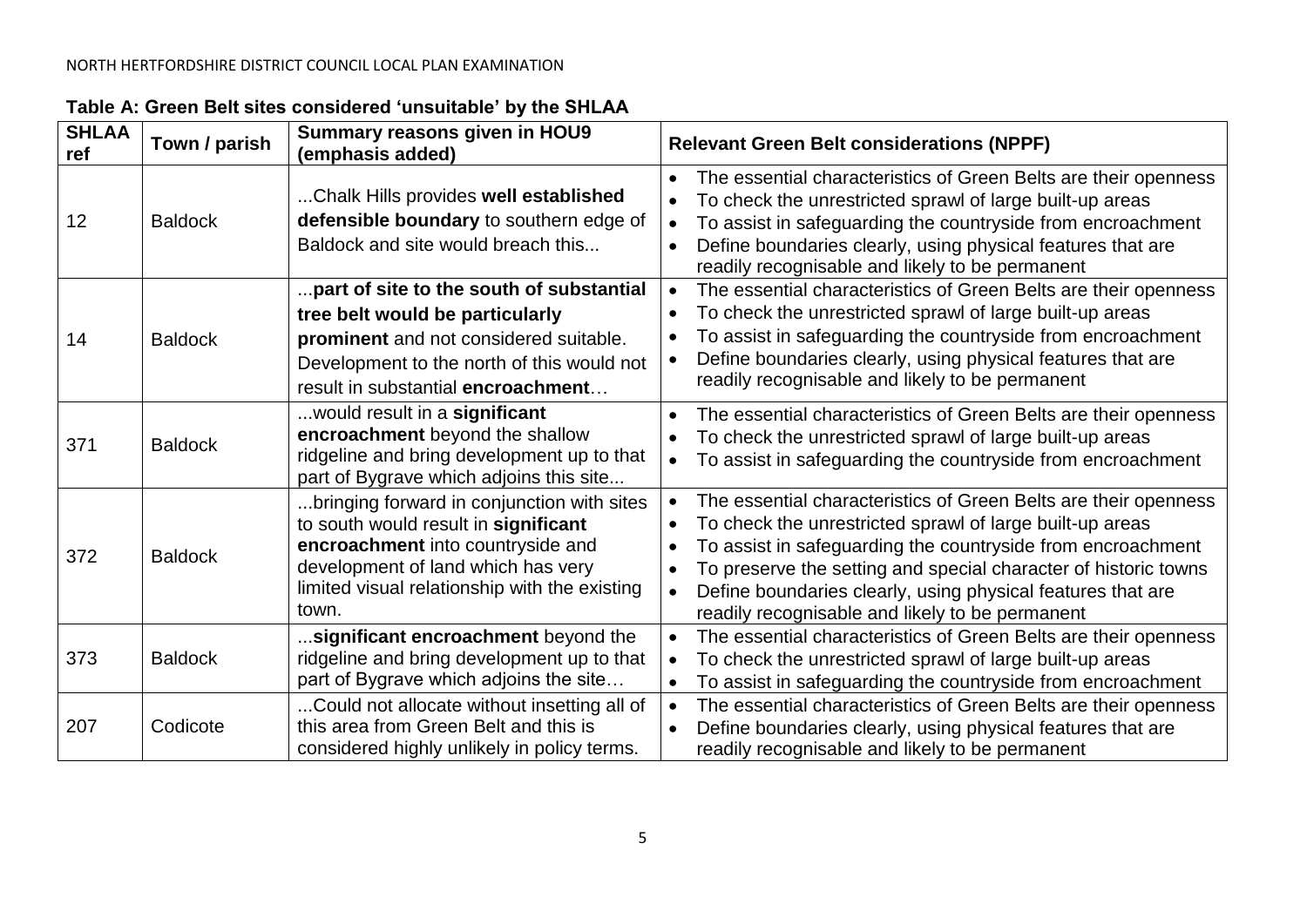| <b>SHLAA</b><br>ref | Town / parish  | <b>Summary reasons given in HOU9</b><br>(emphasis added)                                                                                                                           | <b>Relevant Green Belt considerations (NPPF)</b>                                                                                                                                                                                                                                            |
|---------------------|----------------|------------------------------------------------------------------------------------------------------------------------------------------------------------------------------------|---------------------------------------------------------------------------------------------------------------------------------------------------------------------------------------------------------------------------------------------------------------------------------------------|
| 311                 | Codicote       | Could not allocate without insetting all of<br>this area from Green Belt and this is<br>considered highly unlikely in policy terms.                                                | The essential characteristics of Green Belts are their openness<br>$\bullet$<br>Define boundaries clearly, using physical features that are<br>readily recognisable and likely to be permanent                                                                                              |
| 312                 | Codicote       | would result in development that faced<br>out, and was functionally detached from,<br>remainder of Codicote                                                                        | The essential characteristics of Green Belts are their openness<br>$\bullet$<br>To assist in safeguarding the countryside from encroachment<br>Define boundaries clearly, using physical features that are<br>readily recognisable and likely to be permanent                               |
| 313                 | Codicote       | Area of site at north-west <b>physically</b><br>detached due to topography and not<br>considered suitable                                                                          | The essential characteristics of Green Belts are their openness<br>To assist in safeguarding the countryside from encroachment<br>$\bullet$<br>Define boundaries clearly, using physical features that are<br>$\bullet$<br>readily recognisable and likely to be permanent                  |
| 314                 | Codicote       | relates, and is exposed, to valley<br>towards Knebworth and would be<br>visually intrusive beyond existing built<br>limits                                                         | The essential characteristics of Green Belts are their openness<br>To assist in safeguarding the countryside from encroachment<br>$\bullet$                                                                                                                                                 |
| 316                 | Codicote       | Would involve substantial extension of<br>village with no clear defensible<br>boundary. Exposed in wider landscape<br>and physically relates outwards towards<br>wider countryside | The essential characteristics of Green Belts are their openness<br>$\bullet$<br>To assist in safeguarding the countryside from encroachment<br>$\bullet$<br>Define boundaries clearly, using physical features that are<br>$\bullet$<br>readily recognisable and likely to be permanent     |
| 318                 | Codicote       | would result in substantial ribbon of<br>development beyond substantive built<br>limits of Codicote.                                                                               | The essential characteristics of Green Belts are their openness<br>$\bullet$<br>To assist in safeguarding the countryside from encroachment<br>$\bullet$                                                                                                                                    |
| 219                 | <b>Hitchin</b> | would fill in a large part of the gap<br>between Gosmore village and that part of<br>St Ippolyts parish which functionally forms<br>part of the [Hitchin] urban area.              | The essential characteristics of Green Belts are their openness<br>$\bullet$<br>To check the unrestricted sprawl of large built-up areas<br>$\bullet$<br>To prevent neighbouring towns merging into one another<br>To assist in safeguarding the countryside from encroachment<br>$\bullet$ |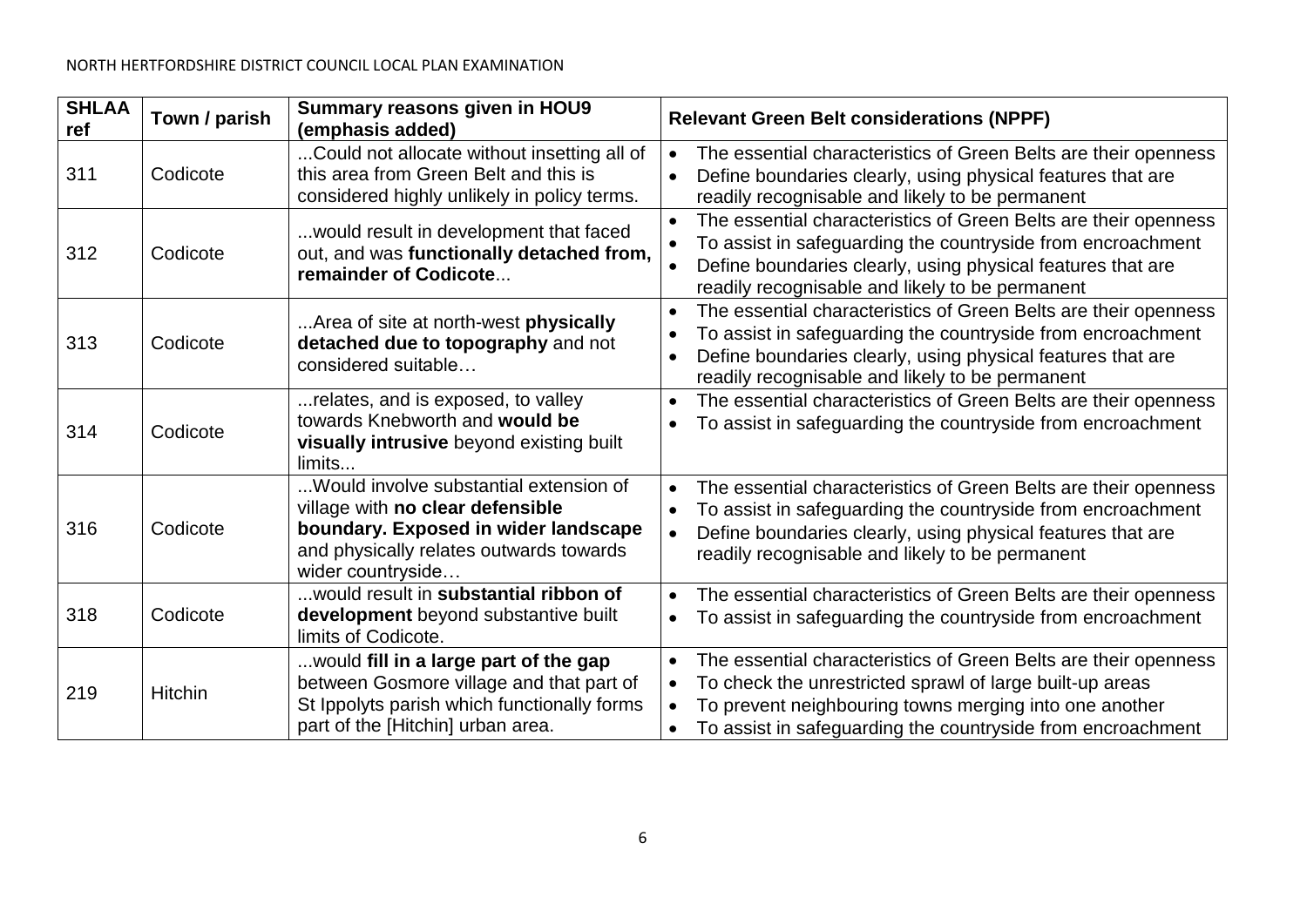| <b>SHLAA</b><br>ref | Town / parish  | <b>Summary reasons given in HOU9</b><br>(emphasis added)                                                                                                     | <b>Relevant Green Belt considerations (NPPF)</b>                                                                                                                                                                                                                                                                                                                                                                           |
|---------------------|----------------|--------------------------------------------------------------------------------------------------------------------------------------------------------------|----------------------------------------------------------------------------------------------------------------------------------------------------------------------------------------------------------------------------------------------------------------------------------------------------------------------------------------------------------------------------------------------------------------------------|
| 220                 | <b>Hitchin</b> | would eradicate the narrow gap<br>between Gosmore village and that part of<br>St Ippolyts parish which functionally forms<br>part of the Hitchin urban area. | The essential characteristics of Green Belts are their openness<br>$\bullet$<br>To check the unrestricted sprawl of large built-up areas<br>$\bullet$<br>To prevent neighbouring towns merging into one another<br>$\bullet$<br>To assist in safeguarding the countryside from encroachment                                                                                                                                |
| 222                 | <b>Hitchin</b> | little opportunity for integration with wider<br>urban area                                                                                                  | The essential characteristics of Green Belts are their openness<br>To check the unrestricted sprawl of large built-up areas<br>$\bullet$<br>To prevent neighbouring towns merging into one another<br>$\bullet$<br>To assist in safeguarding the countryside from encroachment<br>$\bullet$<br>Define boundaries clearly, using physical features that are<br>$\bullet$<br>readily recognisable and likely to be permanent |
| 224                 | <b>Hitchin</b> | site relates to wider countryside<br>beyond to south-east rather than back in<br>towards urban area.                                                         | The essential characteristics of Green Belts are their openness<br>To check the unrestricted sprawl of large built-up areas<br>$\bullet$<br>To assist in safeguarding the countryside from encroachment<br>$\bullet$<br>Define boundaries clearly, using physical features that are<br>$\bullet$<br>readily recognisable and likely to be permanent                                                                        |
| 325                 | <b>Hitchin</b> | Given the relatively narrow gap between<br>Hitchin and Ickleford, the River Oughton<br>provides a clear defensible Green Belt<br>boundary                    | The essential characteristics of Green Belts are their openness<br>To prevent neighbouring towns merging into one another<br>$\bullet$<br>To assist in safeguarding the countryside from encroachment<br>$\bullet$<br>Define boundaries clearly, using physical features that are<br>readily recognisable and likely to be permanent                                                                                       |
| 209E                | <b>Hitchin</b> | Western end of site slopes down into<br>valley and Charlton. Some development<br>might be accommodated in eastern area of<br>site behind the ridge line      | The essential characteristics of Green Belts are their openness<br>To check the unrestricted sprawl of large built-up areas<br>To assist in safeguarding the countryside from encroachment<br>$\bullet$<br>Define boundaries clearly, using physical features that are<br>readily recognisable and likely to be permanent                                                                                                  |
| 209W                | <b>Hitchin</b> | Any developable area of the site would be<br>separated from the main urban<br>areawould be prominent in<br>landscape                                         | The essential characteristics of Green Belts are their openness<br>To check the unrestricted sprawl of large built-up areas<br>$\bullet$<br>To assist in safeguarding the countryside from encroachment<br>$\bullet$<br>Define boundaries clearly, using physical features that are<br>readily recognisable and likely to be permanent                                                                                     |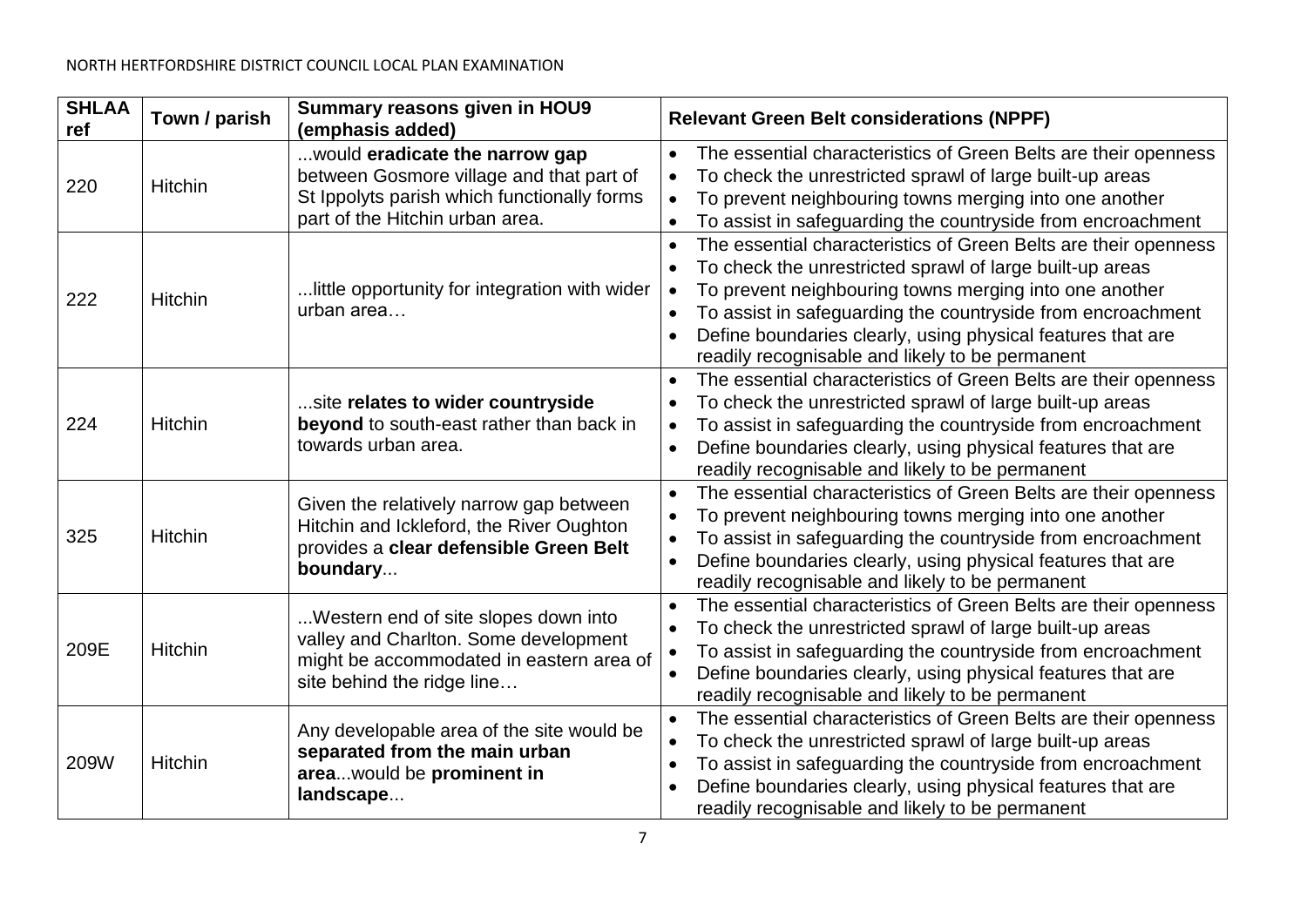| <b>SHLAA</b><br>ref | Town / parish        | <b>Summary reasons given in HOU9</b><br>(emphasis added)                                                                                                | <b>Relevant Green Belt considerations (NPPF)</b>                                                                                                                                                                                                                                                                                                                                    |
|---------------------|----------------------|---------------------------------------------------------------------------------------------------------------------------------------------------------|-------------------------------------------------------------------------------------------------------------------------------------------------------------------------------------------------------------------------------------------------------------------------------------------------------------------------------------------------------------------------------------|
| 328                 | <b>Ickleford</b>     | [deemed unsuitable for heritage reasons]                                                                                                                | n/a                                                                                                                                                                                                                                                                                                                                                                                 |
| 333                 | King's Walden        | [deemed unsuitable for access reasons]                                                                                                                  | n/a                                                                                                                                                                                                                                                                                                                                                                                 |
| 370                 | King's Walden        | would breach clear boundary provided<br>by the roads and introduce urban form on<br>uphill approach to Breachwood Green                                 | The essential characteristics of Green Belts are their openness<br>$\bullet$<br>To assist in safeguarding the countryside from encroachment<br>Define boundaries clearly, using physical features that are<br>readily recognisable and likely to be permanent                                                                                                                       |
| 54                  | Knebworth            | The Hertford branch railway line provides<br>a clear defensible Green Belt boundary<br>to the southern edge of Stevenage which<br>has not been breached | The essential characteristics of Green Belts are their openness<br>To check the unrestricted sprawl of large built-up areas<br>$\bullet$<br>To prevent neighbouring towns merging into one another<br>To assist in safeguarding the countryside from encroachment<br>Define boundaries clearly, using physical features that are<br>readily recognisable and likely to be permanent |
| 211                 | Knebworth            | would erode the gap between<br>Knebworth and Stevenage, breaching the<br>ridge line and has no physical boundary<br>to north                            | The essential characteristics of Green Belts are their openness<br>To check the unrestricted sprawl of large built-up areas<br>$\bullet$<br>To prevent neighbouring towns merging into one another<br>To assist in safeguarding the countryside from encroachment<br>Define boundaries clearly, using physical features that are<br>readily recognisable and likely to be permanent |
| 334                 | Knebworth            | This land currently provides a buffer<br>between the buildings within the<br>Conservation Area and (predominantly)<br>20th century development          | The essential characteristics of Green Belts are their openness<br>$\bullet$<br>To assist in safeguarding the countryside from encroachment<br>$\bullet$                                                                                                                                                                                                                            |
| 341                 | Luton<br>(adjoining) | would be detached from Luton urban<br>area.                                                                                                             | The essential characteristics of Green Belts are their openness<br>To check the unrestricted sprawl of large built-up areas<br>To assist in safeguarding the countryside from encroachment<br>Define boundaries clearly, using physical features that are<br>$\bullet$<br>readily recognisable and likely to be permanent                                                           |
| 347                 | St Ippolyts          | would not relate well to any of Gosmore<br>village, St Ippolyts or the Hitchin urban<br>area                                                            | The essential characteristics of Green Belts are their openness<br>$\bullet$<br>To prevent neighbouring towns merging into one another<br>To assist in safeguarding the countryside from encroachment                                                                                                                                                                               |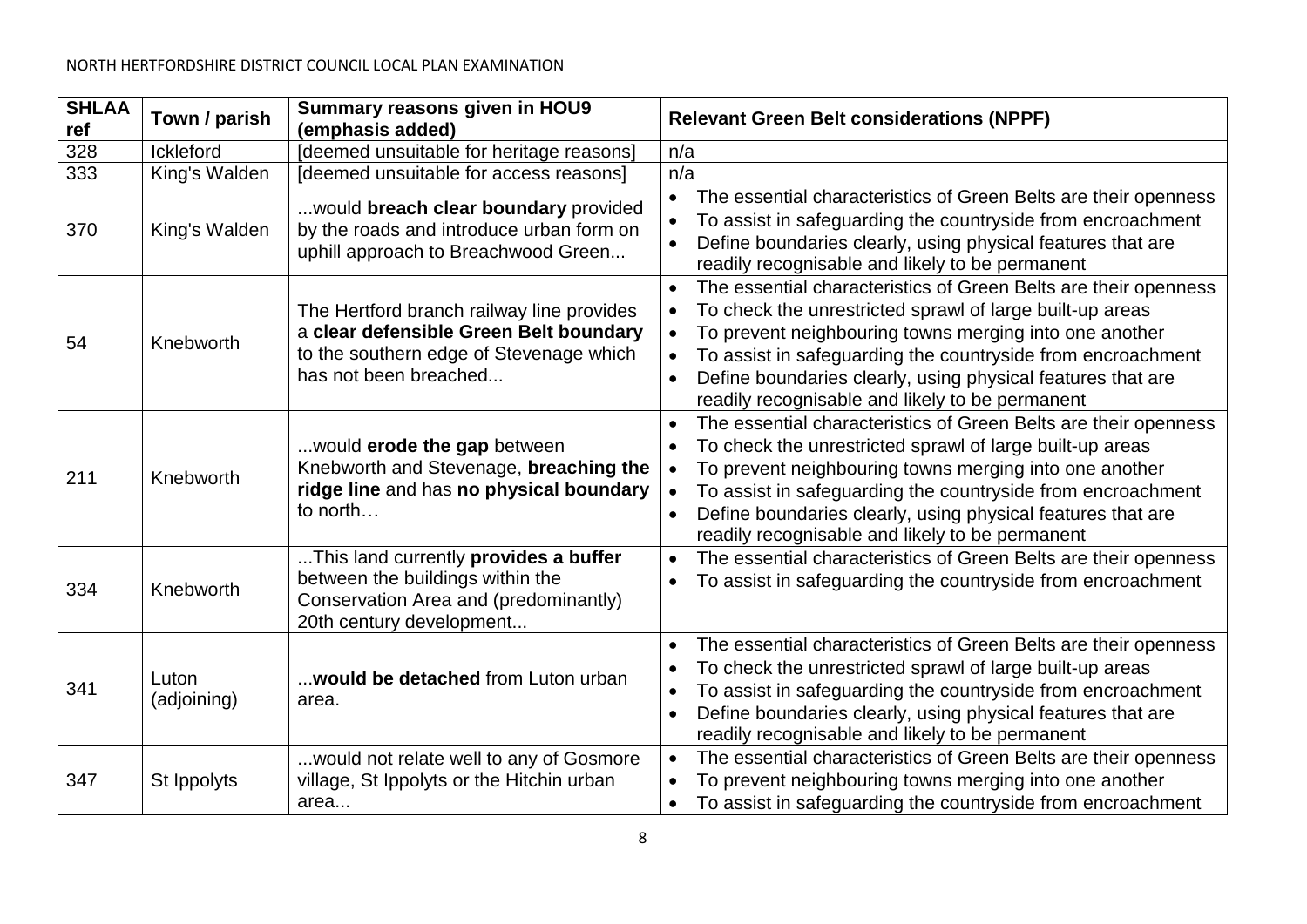| <b>SHLAA</b><br>ref | Town / parish            | Summary reasons given in HOU9<br>(emphasis added)                                                                                                                      | <b>Relevant Green Belt considerations (NPPF)</b>                                                                                                                                                                                                                                                                                                    |
|---------------------|--------------------------|------------------------------------------------------------------------------------------------------------------------------------------------------------------------|-----------------------------------------------------------------------------------------------------------------------------------------------------------------------------------------------------------------------------------------------------------------------------------------------------------------------------------------------------|
| 221S                | St Ippolyts              | would relate poorly to the existing village<br>resulting in a 'finger' of development<br>extending to the south-west which would<br>be exposed in the wider landscape. | The essential characteristics of Green Belts are their openness<br>$\bullet$<br>To assist in safeguarding the countryside from encroachment                                                                                                                                                                                                         |
| 227                 | Stevenage<br>(adjoining) | .southern elementfaces out towards<br>adjoining Scheduled Monument, parkland<br>and listed buildings                                                                   | The essential characteristics of Green Belts are their openness<br>To check the unrestricted sprawl of large built-up areas<br>$\bullet$<br>To assist in safeguarding the countryside from encroachment<br>$\bullet$<br>Define boundaries clearly, using physical features that are<br>$\bullet$<br>readily recognisable and likely to be permanent |
| 319                 | Stevenage<br>(adjoining) | Planting prohibits relationship with other<br>sites in this area being promoted for<br>development anddevelopment here<br>would be detached                            | The essential characteristics of Green Belts are their openness<br>To check the unrestricted sprawl of large built-up areas<br>$\bullet$<br>To assist in safeguarding the countryside from encroachment                                                                                                                                             |
| 320                 | Stevenage<br>(adjoining) | Planting prohibits relationship with other<br>sites in this area being promoted for<br>development anddevelopment here<br>would be detached.                           | The essential characteristics of Green Belts are their openness<br>To check the unrestricted sprawl of large built-up areas<br>$\bullet$<br>To assist in safeguarding the countryside from encroachment<br>$\bullet$                                                                                                                                |
| 321                 | Stevenage<br>(adjoining) | development here would be detached. It<br>would also obstruct longer views from<br>Back Lane through the parkland.                                                     | The essential characteristics of Green Belts are their openness<br>$\bullet$<br>To check the unrestricted sprawl of large built-up areas<br>To assist in safeguarding the countryside from encroachment<br>$\bullet$                                                                                                                                |
| 322                 | Stevenage<br>(adjoining) | Planting prohibits relationship with other<br>sites in this area being promoted for<br>development anddevelopment here<br>would be detached.                           | The essential characteristics of Green Belts are their openness<br>$\bullet$<br>To check the unrestricted sprawl of large built-up areas<br>To assist in safeguarding the countryside from encroachment<br>$\bullet$                                                                                                                                |
| 374                 | Stevenage<br>(adjoining) | would result in development 'facing<br>out' from, and not integrated with,<br>Stevenage                                                                                | The essential characteristics of Green Belts are their openness<br>$\bullet$<br>To check the unrestricted sprawl of large built-up areas<br>To assist in safeguarding the countryside from encroachment<br>$\bullet$                                                                                                                                |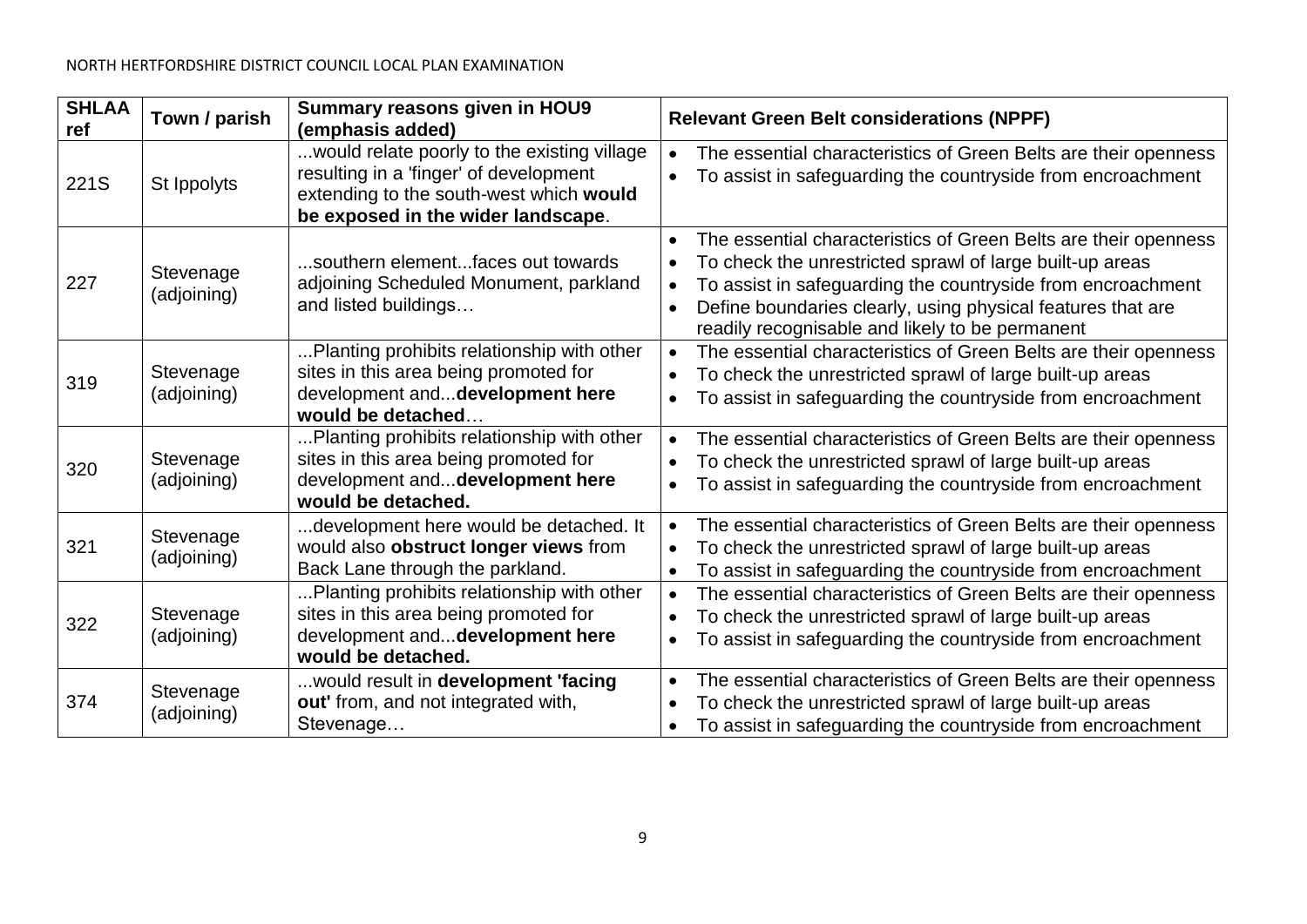#### *Approach to site selection – Part 2: Site selection*

15.For those sites progressing through the SHLAA for further consideration, the Matter 9 methodology acknowledges the presence of 'footnote 9' constraints as a potential reason to stop the search for sites. Site selection from this more limited suite of site options was guided by a series of qualitative questions and decisions, a fact acknowledged in the supporting evidence:

> *Housing and Green Belt are two of the most high profile, and contentious, issues associated with producing a local plan. The associated decisionmaking can be an iterative process in order that various combinations and permutations can be considered.*

> > (HOU1, p.3, paragraph 1.6)

- 16.The Council has not taken a mechanistic or rigidly sequential approach (*see* HOU1, p.29, paragraph 5.33). For example, not all sites in the rural area beyond the Green Belt have been utilised in preference to the allocation of Green Been Belt sites. This is because some of these sites were judged as less sustainable locations for development and / or would result, in the Council's view, in disproportionate levels of housing in a single village. This can be clearly seen from the commentary of Appendix 2 of HOU1. Similarly, Green Belt sites have not been allocated working upwards from those of least harms through moderate to significant.
- 17.To have done so would have been antithetical to good and proper planning. The context of the District has been explained at length. The main settlements – with the exception of Royston – are tightly constrained by existing Green Belt boundaries which have not been subject to review for over 25 years<sup>3</sup>. As a consequence many suitable, previously developed sites within existing settlement limits have already been redeveloped. There are only limited expansion options remaining around Royston itself and the pattern of development in the remainder of the rural area is dispersed. No credible opportunities for transformational change, strategic sites or new settlements have been identified in this area (NHDC Matter 7 statement, p.6, paragraphs 30 and 33). There is no realistic prospect of 'exporting' the District's housing need to another authority. In this context the stark choices facing this Plan are to sanction some release of Green Belt land to meet development needs (in part or in full) or to fall way short (HOU1, p.14, paragraph 4.23).
- 18.Absent any significant tracts of previously developed, damaged and derelict or enclosed Green Belt land within the District, the scale of assessed harm arising from the potential development sites is most closely correlated to their size. Those sites assessed as being of lower significance to Green Belt purposes are generally smaller. Medium-sized sites are more likely to result in moderate harms. The more strategic in scale that sites are, by their nature the more likely they are to occasion significant harm to the Green Belt (see also answer below).

<sup>&</sup>lt;sup>3</sup> Although (versions of) the Hertfordshire Structure Plan and East of England Plan have proposed or required Green Belt Reviews to take place within North Hertfordshire in this time, these proposals have never been carried forward in a review of the Local Plan.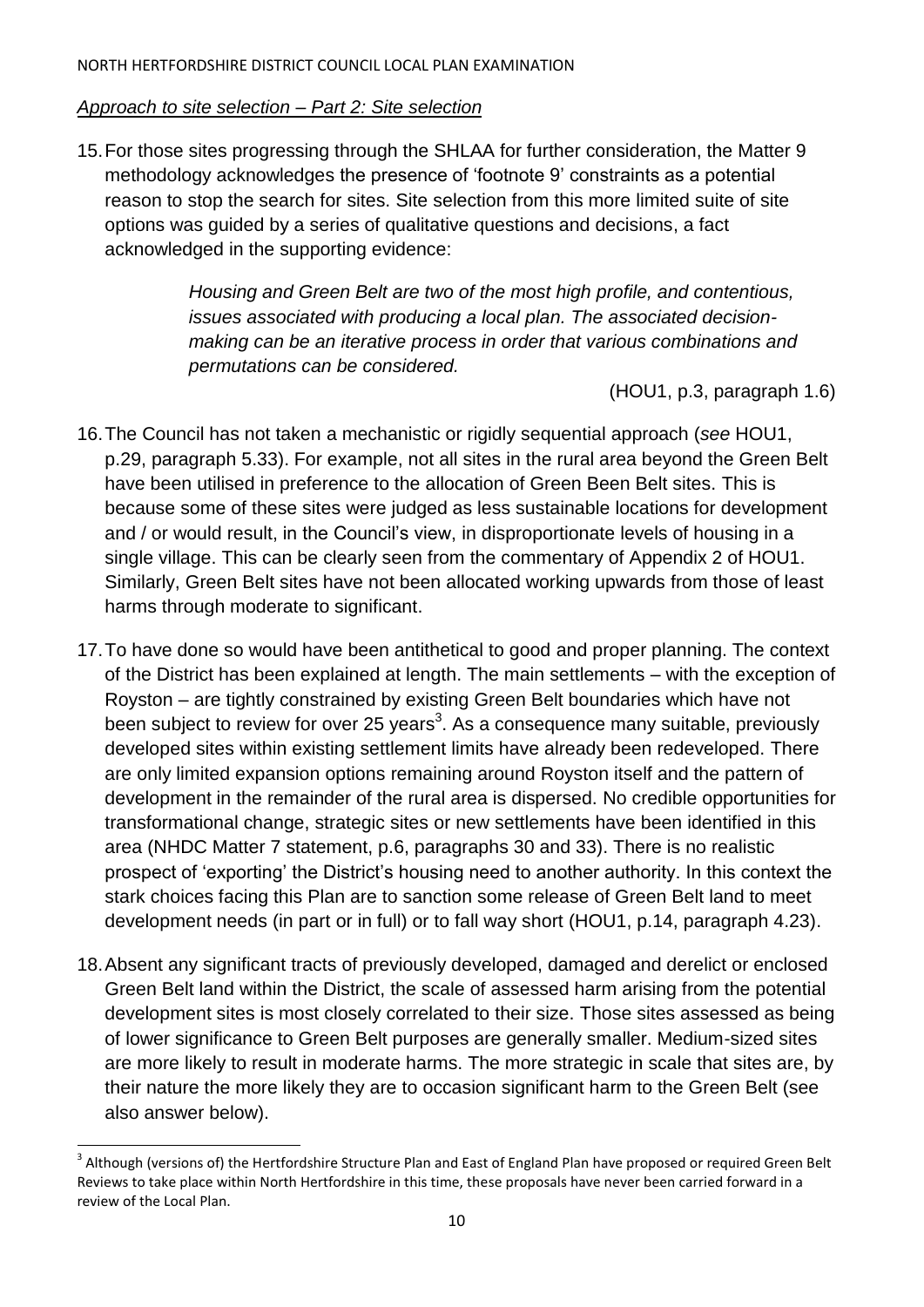- 19.However, this needs to be balanced against the fact that larger sites can provide greater opportunities to plan at scale for new development and supporting social infrastructure in accordance with the principles in Paragraph 52 of the NPPF. They also make substantive contributions towards identified growth needs and / or housing land supply and / or obviate the need to identify a greater number of smaller sites on a more piecemeal basis.
- 20.By way of example, the proposed North of Baldock site has always been acknowledged as occasioning significant harm to Green Belt purposes. But it also:
	- Would make a strategic scale contribution to identified development needs adjoining one of the District's main towns and is therefore located in a sustainable location;
	- Provides a unique opportunity within the District that "enables substantial new development within relatively close proximity to both the train station and Baldock town centre" providing greater opportunities to integrate with sustainable travel infrastructure (LP1, paragraph 4.177);
	- Allows for development to be masterplanned to ensure good placemaking principles are applied;
	- Includes infrastructure provision, notably for secondary education, on site at a scale that could also serve existing residents at the east of the town connected by new walking and cycling provision (Policy SP14(x)); and
	- Contains mitigation-based policy criteria to contain development within a ridgeline ensuring development faces towards the existing town and does not unduly encroach into the more rolling, open countryside to the north (Policy SP14(k)), thereby seeking to minimise impact on the openness of the Green Belt.
- 21.The Council has never sought to rank sites in order of preference. However, in the above context, the use of this 'substantially harmful' Green Belt site is clearly preferable to, and more sustainable than, the more dispersed allocations in the District's non-Green Belt villages and / or some of those sites identified as making limited or moderate contributions to Green Belt purposes. This point has previously been acknowledged by the Council:

*…some of the smaller villages in Category A in particular, are inevitably less sustainable locations for development than the towns and the larger Category A villages (such as Knebworth)*

(NHDC Matter 2 statement, p.4, paragraph 28)

- 22.All of the sites proposed for development within the Plan period now assessed as making a significant contribution to Green Belt purposes meet at least three of the following criteria:
	- Adjoin either a town (as identified in Policy SP2) or Knebworth the District's largest village which is unique among the villages in having a station at its core;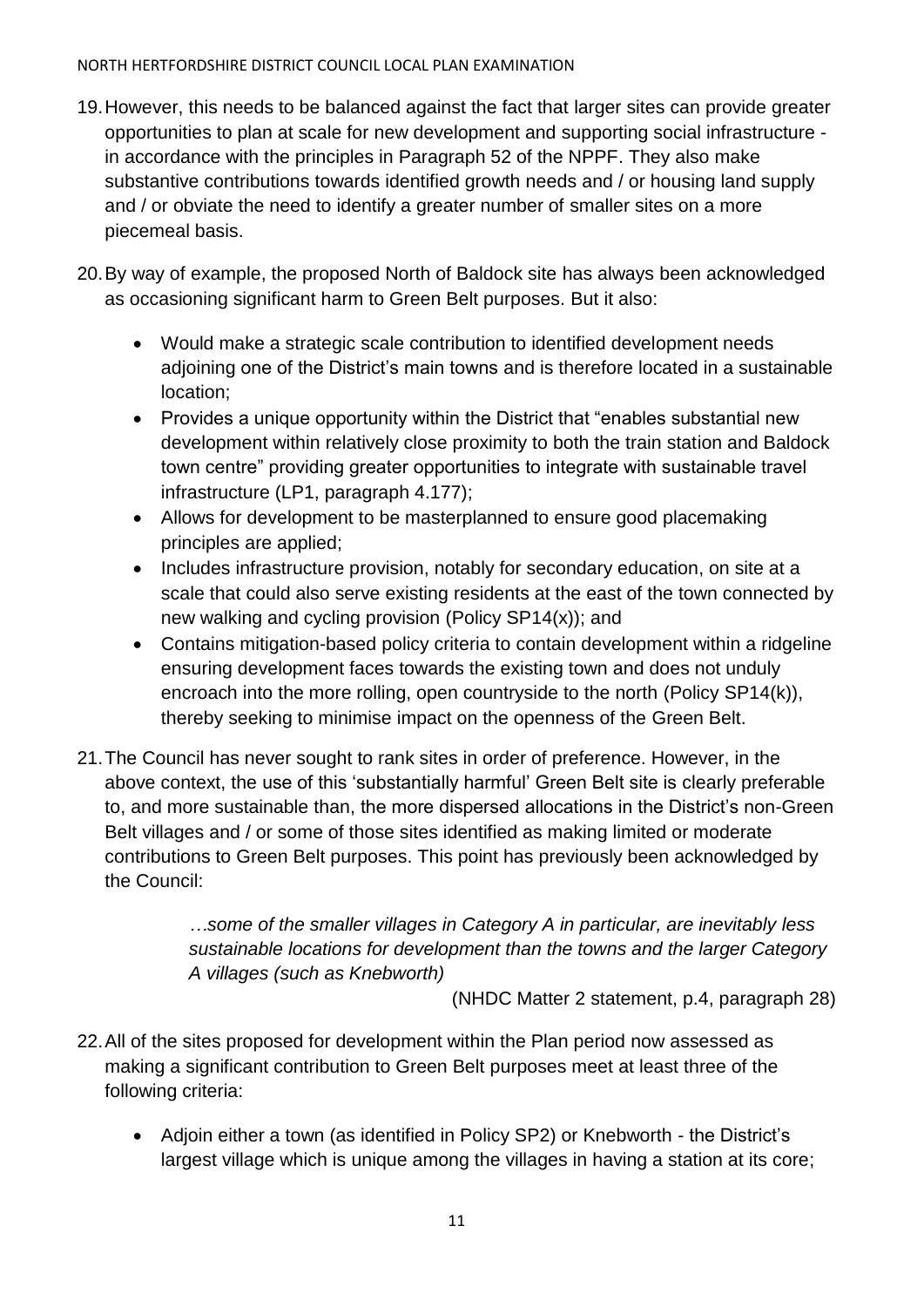- Make a strategic-scale contribution towards identified housing needs (500+ homes in scale);
- Make a significant contribution towards identified housing needs by providing more than 200 homes;
- Anticipated to make a substantive contribution to delivery within five years of plan adoption;
- Have specific criteria directing no development and / or lower intensity uses in more sensitive areas of the site;
- Provide (opportunities for) social infrastructure with a wider public benefit (i.e. materially in excess of the levels generated by the site itself).

| LP Ref                             | BA <sub>1</sub> | EL1,2,3    | GA <sub>1</sub> | GA <sub>2</sub> | HT <sub>1</sub> | KB4 | LG1 | NS <sub>1</sub> |
|------------------------------------|-----------------|------------|-----------------|-----------------|-----------------|-----|-----|-----------------|
| Homes                              | 2800            | 2100       | 330             | 600             | 700             | 200 | 900 | 900             |
| Adjoins town /<br>Knebworth        | Yes             | <b>Yes</b> | <b>Yes</b>      | Yes             | <b>Yes</b>      | Yes | Yes | Yes             |
| <b>Strategic Scale</b><br>$(500+)$ | Yes             | <b>Yes</b> |                 | Yes             | Yes             |     | Yes | Yes             |
| Significant scale<br>$(200+)$      |                 |            | <b>Yes</b>      |                 |                 | Yes |     |                 |
| Delivery in five<br>vears          | Yes             | <b>Yes</b> | Yes             | Yes             | <b>Yes</b>      | Yes | Yes | <b>Yes</b>      |
| Criteria directing<br>devt.        | Yes             | Yes        |                 |                 | <b>Yes</b>      | Yes |     | Yes             |
| Social<br>infrastructure           | Yes             | <b>Yes</b> |                 | Yes             | <b>Yes</b>      | Yes |     |                 |

23.In other instances, potential Green Belt harm needed to be considered alongside other relevant factors. This included assessing the role and capacity of individual settlements and their associated infrastructure to determine whether, for example, a certain quantum of development would be required to deliver the improvements necessary to support growth. One such examples is at Codicote where the Council has sought to specify a quantum of development that can secure and sustain in the long-term increased capacity in the local primary school:

> *"At a settlement-level, the plan seeks to ensure that development operates either within the capacity of existing infrastructure or provides sufficient 'critical mass' of new development to support its expansion or improvement"* (NHDC Matter 5 Statement, Paragraph 33)

24.Proportionate consideration has been given to potential harms and benefits. Consideration of Green Belt has been an integral part of this. Sites whose planning benefits are not considered to outweigh the harms, or where it is not possible to mitigate those harms to a reasonable degree through the application of policy criteria, have not been taken forward. There are no cases where, for example, the Council is proposing development it considers to be of limited benefit on a site that would lead to substantial harm to the Green Belt. A summary of the reasoning behind the allocation of individual sites is contained in Appendix B of HOU1. Those Green Belt sites rejected by HOU1 are shown in the table on the following page, along with their assessed contribution to Green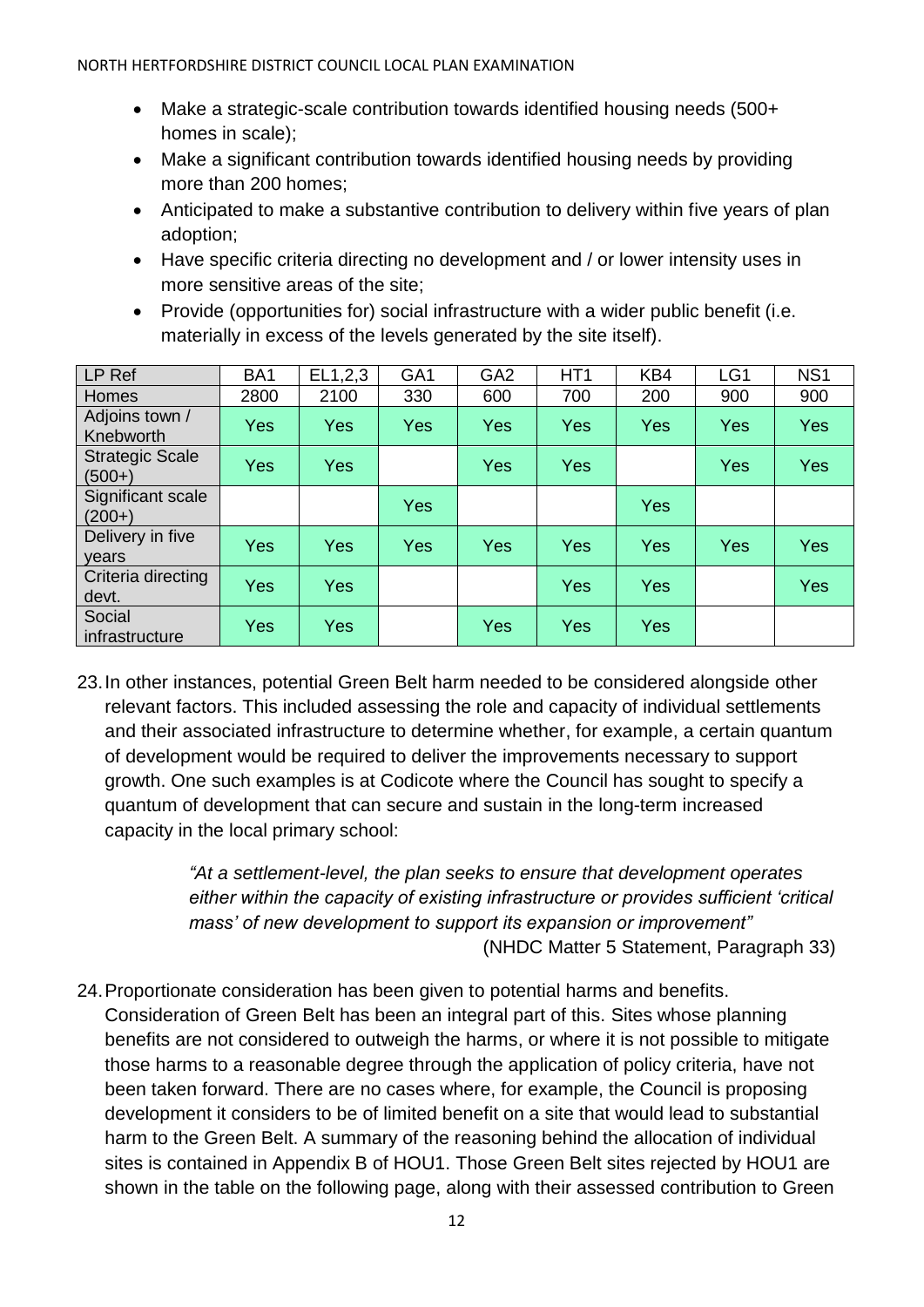Belt purposes as set out in the GBRU. This supports the analysis above which explains how decisions to allocate sites, or not, was made on a holistic basis having regard to the evidence base. Green Belt was an important factor in this decision making process and was never ignored.

- 25. The Council's view of the exceptional circumstances supporting individual sites was addressed in great detail in the individual settlement hearing sessions in February and March 2018 (*see* NHDC Matter 10 statements in relation to Baldock, Hitchin, Letchworth Garden City, Stevenage (Graveley and Great Ashby) and Luton & Cockernhoe and NHDC Matter 11 statements in relation to Knebworth, Codicote, Little Wymondley, Ickleford, Breachwood Green and Kimpton). These statements also addressed, where applicable, the matter of those sites not selected for allocation. This can be seen in response to the Inspector's question of "Are all of the proposed allocations the most appropriate option given the reasonable alternatives?" (*see* NHDC Matter 10 statements in relation to Baldock, Hitchin and Luton and NHDC Matter 11 statements in relation to Codicote, Ickleford, Breachwood Green and Little Wymondley).
- 26.It is suggested that the above demonstrates that the contribution that a site makes to the Green Belt, whether it be significant or moderate or limited, was clearly a factor that was taken into account in determining whether or not exceptional circumstances exist to justify its allocation.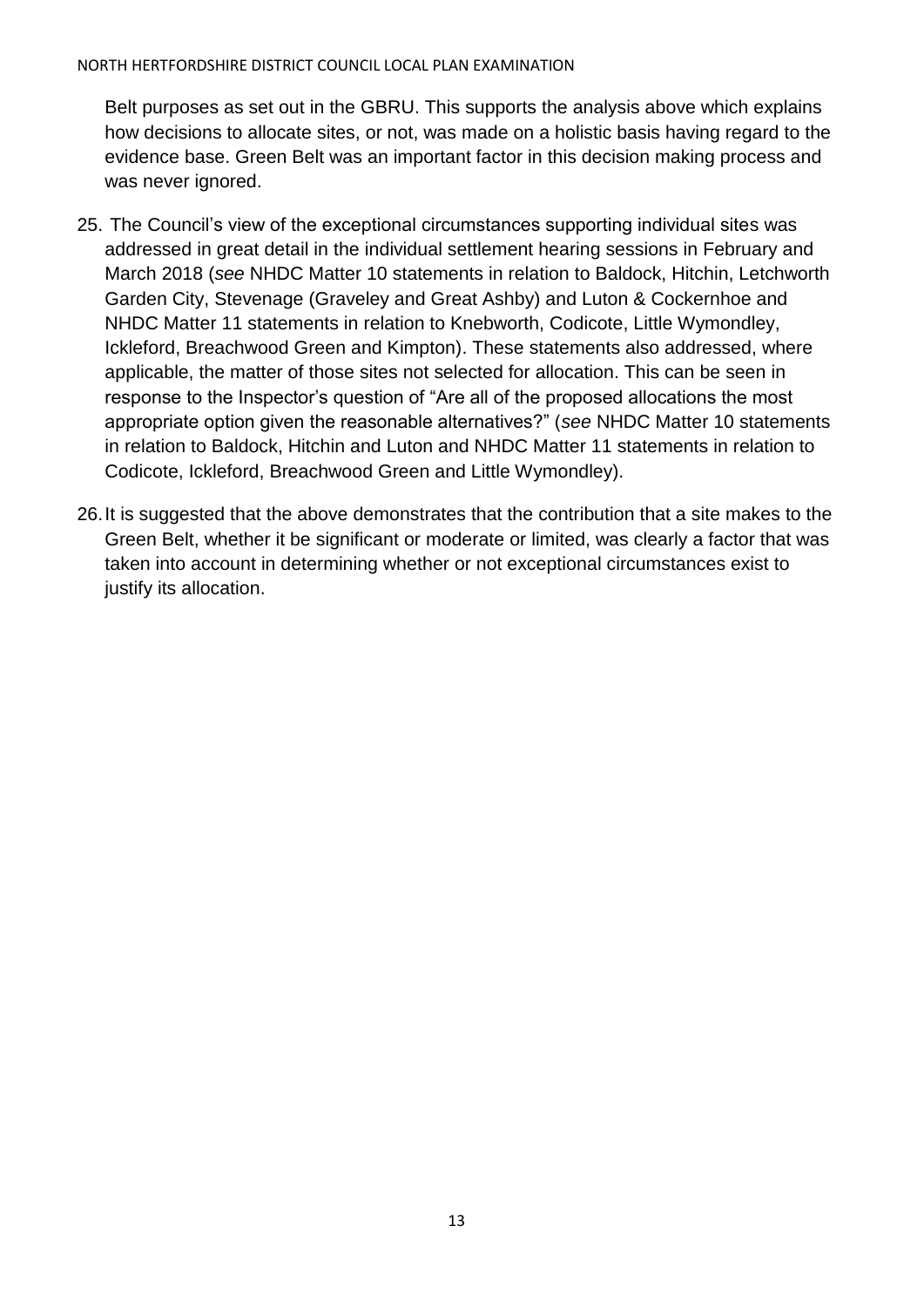| <b>SHLAA</b> | Town /                           | <b>GBRU</b>         |                                                                                                                                                                                                                                                                                                                            |
|--------------|----------------------------------|---------------------|----------------------------------------------------------------------------------------------------------------------------------------------------------------------------------------------------------------------------------------------------------------------------------------------------------------------------|
| ref          | parish                           | <b>Contribution</b> | <b>Summary reasons</b>                                                                                                                                                                                                                                                                                                     |
| 14           | <b>Baldock</b>                   | Significant         | Site in Green Belt parcel which makes<br>significant contribution to Green Belt purposes.<br>Not being promoted for development within five-<br>year period. Proposed allocations in Baldock<br>are considered to represent better opportunities<br>as well as a reasonable maximum of<br>development for this settlement. |
| 340          | Cockernhoe<br>& East of<br>Luton | Limited             | Site to be brought within proposed village<br>boundary where development supported in<br>principle on unallocated sites. Potential impacts<br>best considered through planning application<br>and / or neighbourhood planning process. Any<br>future development would contribute to windfall<br>allowance.                |
| 30           | Codicote                         | Limited             | Proposed allocations in Codicote are<br>considered to represent better opportunities as<br>well as a reasonable maximum of development<br>for this settlement.                                                                                                                                                             |
| 205N         | Codicote                         | Moderate            | Proposed allocations in Codicote are<br>considered to represent better opportunities as<br>well as a reasonable maximum of development<br>for this settlement.                                                                                                                                                             |
| 315          | Codicote                         | Moderate            | Acceptability of site contingent on delivery of<br>Site 205N which has not been selected.                                                                                                                                                                                                                                  |
| 225          | <b>Hitchin</b>                   | Moderate            | SHLAA identifies that, in urban layout terms,<br>suitability is largely contingent on development<br>occurring within area of flood risk. Site not<br>required under Sequential Testing approach.<br>Additional concerns over suitable access.                                                                             |
| 110          | <b>Hitchin</b>                   | Significant         | SHLAA identifies that, in urban layout terms,<br>suitability is largely contingent on development<br>occurring within area of flood risk. Site not<br>required under Sequential Testing approach.<br>Additional concerns over suitable access.                                                                             |
| 329          | <b>Ickleford</b>                 | Limited             | Heritage impact assessment advises against<br>allocation of this land.                                                                                                                                                                                                                                                     |
| 49           | King's<br>Walden                 | Moderate            | Cumulative loss of allotments arising from<br>allocation of this site and site 51 together would<br>be unacceptable and Site 51 considered the<br>better opportunity of the two available options.                                                                                                                         |
| 121          | Wymondley                        | Moderate            | SHMA makes clear that acceptability contingent<br>on Sequential and Exception Test if insufficient<br>opportunities identified elsewhere. Sufficient<br>sites identified to meet objectively assessed<br>needs without resort to land in the flood plain.                                                                  |

**Table B: Green Belt sites rejected for allocation by HOU1**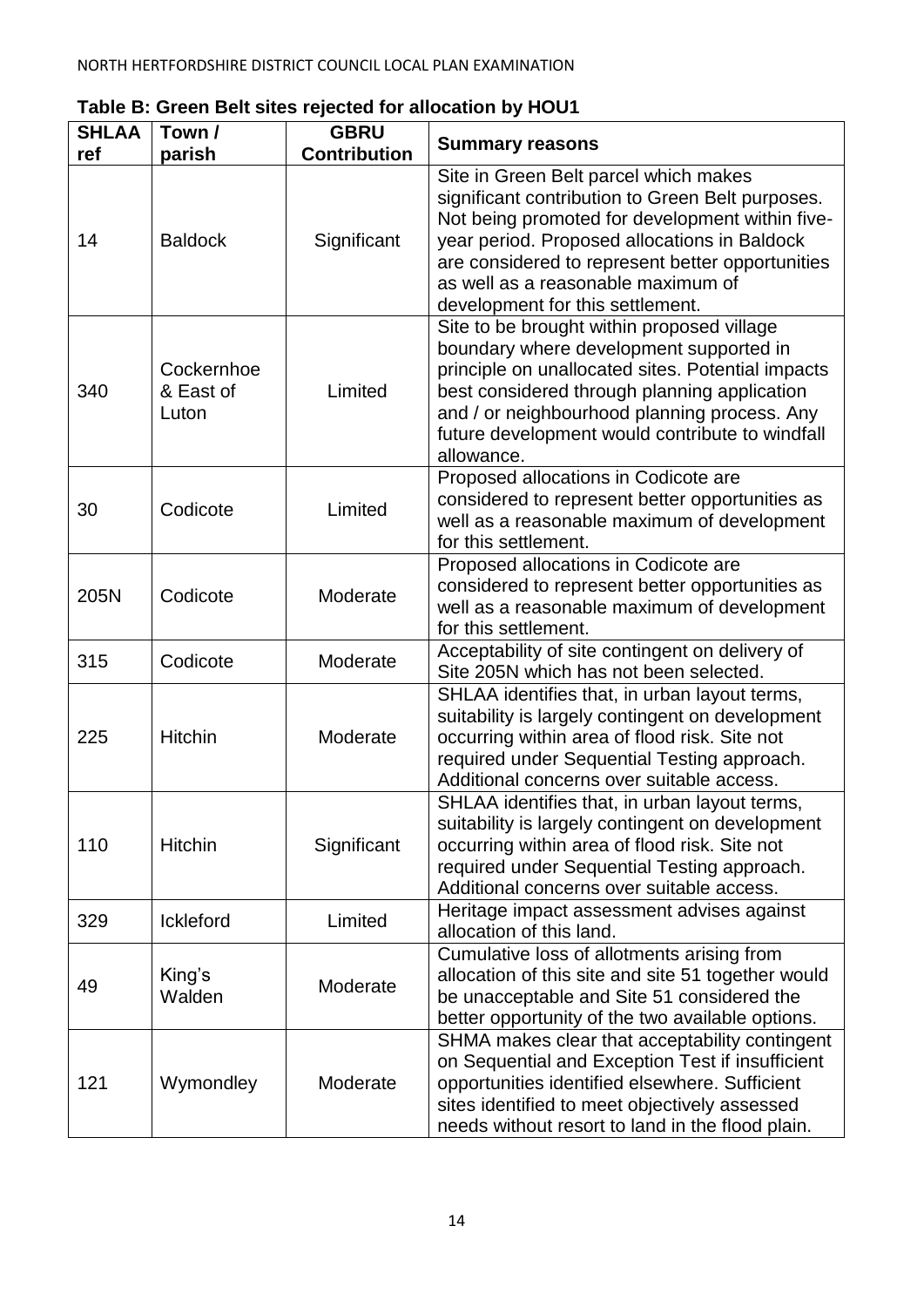### *Inspector's Query 2 – The justification for the allocation of sites now considered to make a significant contribution to Green Belt purposes*

*"…in the Green Belt Update, there is little in the way of justification for the conclusion that while some land is now considered to make a significant contribution to the Green Belt, it should nonetheless remain allocated for development."*

- 27.The Green Belt Review Update 2018 (GBRU) identifies 11 (parts of) sites that are now judged to make an increased, significant contribution to Green Belt purposes and are also proposed for allocation or safeguarding in the Plan. These are included in Table 6 of the GBRU (ED161A, pp.35-6) and are, in order of appearance in that table:
	- Sites 212a, ELW and ELE, included in the Plan as strategic sites EL1, EL2 and EL3 under Policy SP19;
	- Site WSN, included in the Plan as proposed safeguarded land under Policy SP8;
	- Site NES3 included in the Plan as site / policy GA1 under Policy HS1
	- Site NS included in the Plan as strategic site NS1 under Policy SP16;
	- Sites 226 and 323 included in the Plan as strategic site GA2 under Policy SP18
	- Sites B/r11a and 201 included in the Plan as parts of strategic site BA1 under Policy SP14<sup>4</sup>; and
	- Site NL included in the Plan as strategic site LG1 under Policy SP15.
- 28.The GBRU concludes on a consistent basis and having regard to openness that all of the proposed strategic sites in the Plan (those sites of 500 or more homes as set out in Policies SP14 to SP19 inclusive) should be judged as having a significant impact. The rationale for this conclusion is clearly explained in the GBRU:

*…the purpose [of site analysis] is to consider the impact that the (theoretical) introduction of additional built form through development might have within that specific area…*

*…A number of sites are assessed as having potentially significant Green Belt impacts. This includes (but is not limited to) some of the largest sites considered for inclusion in the Plan. This is perhaps unsurprising as these would, by definition, introduce the largest volumes of built development into the countryside.*

(ED161A, p.20, paragraphs 3.10 and 3.13)

29.Whilst such harm will now take place in relation to more sites than originally anticipated the Council is of the view that exceptional circumstance remain to justify their allocation.

<sup>4</sup> Both the Green Belt Review and GBRU assess site BA1 as a series of composite parts – *see* ED161A, p.28, Fig 4.10. This reflects how the sites were originally presented for consideration in the Strategic Housing Land Availability Assessment in order that different scales of development could be considered and assessed. These parcels with an assessed increase in harm represent a relatively small area of the proposed BA1 allocation. The largest parcel of land within site BA1 (Site 200) was assessed a making a significant contribution to Green Belt purposes in the original review and the Council's Matter 10 statement.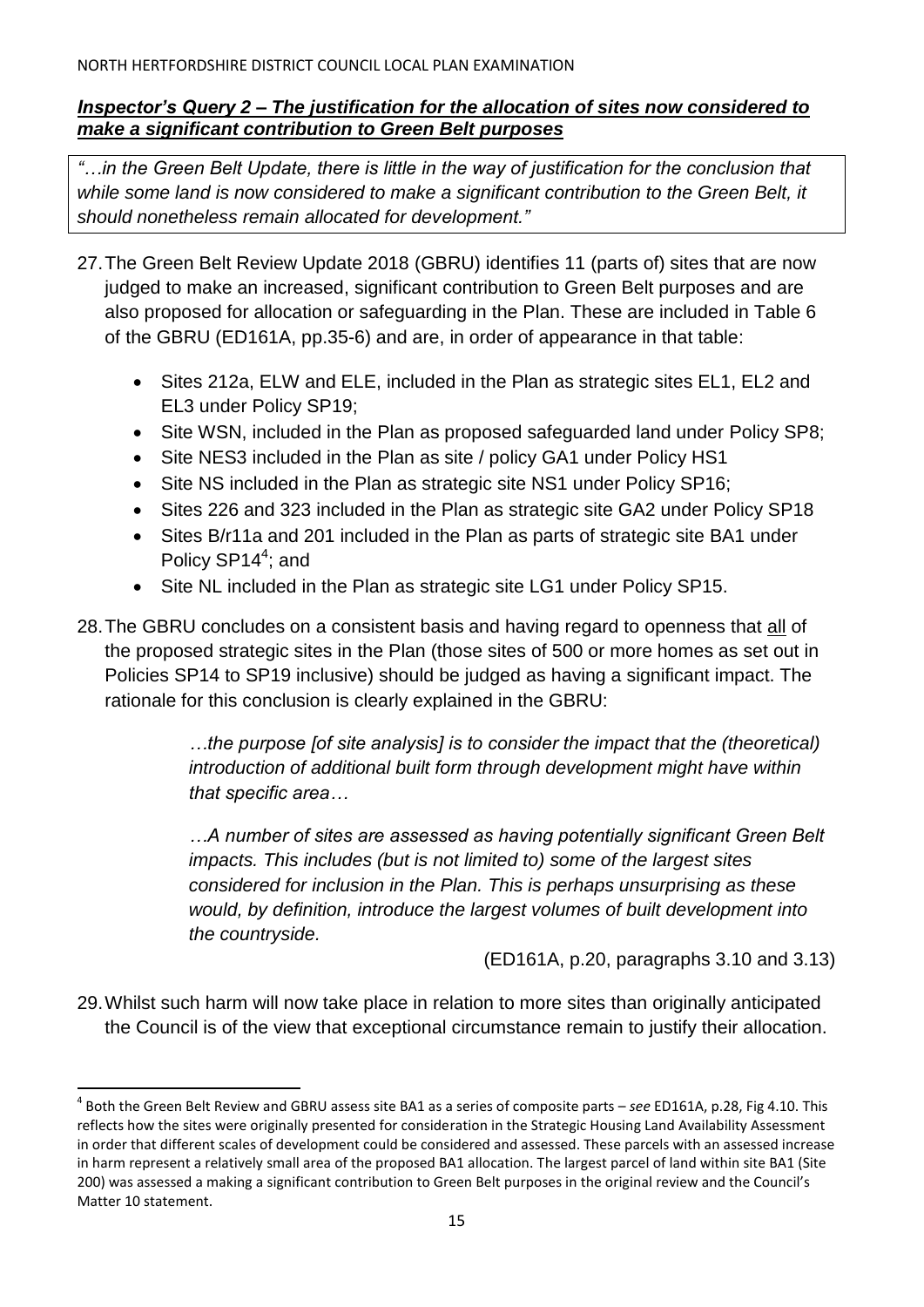- 30.In relation to each site the increase in significance arises from assessing the impact of introducing (significantly) more than 300 homes onto currently undeveloped land. Each site is (well) in excess of 10 hectares in size. This is large enough that the loss of openness experienced from within each individual site would be significant. This has been assessed as the case even if the site is relatively concealed from the wider landscape which can reduce the impact on openness at a more strategic scale.
- 31.HOU1 provides a précis reasoning for the selection of each site in the proposed submission Plan. The individual statements to the examination relating to the relevant sites and areas set out the matters weighing in favour of allocating each site. This was supplemented by extensive verbal evidence given at the scheduled hearing sessions between November 2017 and March 2018.
- 32.An additional summary of the site-specific exceptional circumstances supporting proposed site BA1 is set out at Paragraph 20 of this paper. These are in addition to the District-wide circumstances applicable to all sites summarised at Paragraph 4 of this paper. The exceptional circumstances supporting the proposed East of Luton sites are set out separately in Paper C of this response. The evidence supporting the exceptional circumstances for the proposed safeguarded land West of Stevenage is set out separately in Paper D of this response. Summaries of the site-specific exceptional circumstances supporting each of the remaining sites proposed to meet North Hertfordshire's own housing needs and with an assessed increased, significant contribution following the GBRU are set out below.
- 33.For site GA1: Land at Roundwood (330 homes) (Policy GA1):
	- Would make a substantial contribution to overall housing numbers achievable and critical to achievable levels of five-year housing land supply<sup>5</sup> (HOU1, Appendix 2);
	- Immediately adjoins the largest town in northern Hertfordshire and is therefore located in a sustainable location to address housing needs;
	- Well established planting around the site limits wider impacts upon the strategic openness and purposes of Green Belt, notwithstanding the assessed significant impact (*see* NHDC Matter 10 Great Ashby Statement, p.4, paragraph 27 and ED161A, p.337);
	- Relatively unconstrained on other, non-Green Belt grounds (NHDC Matter 10 Great Ashby Statement, p.4, paragraphs 26 to 29);
	- Along with site GA2 provides one of only two reasonable alternatives for the expansion of Stevenage beyond its current limits to the north-east (NHDC Matter 10 Great Ashby Statement, p.7, paragraph 50); and
	- Contains mitigation-based policy criteria to ensure development remains contained by existing woodland blocks to minimise impacts upon wider landscape.

34.For site GA2: Land off Mendip Way, Great Ashby (600 homes) (Policy SP18):

 $<sup>5</sup>$  Two planning applications have been submitted and are currently under consideration for this site</sup>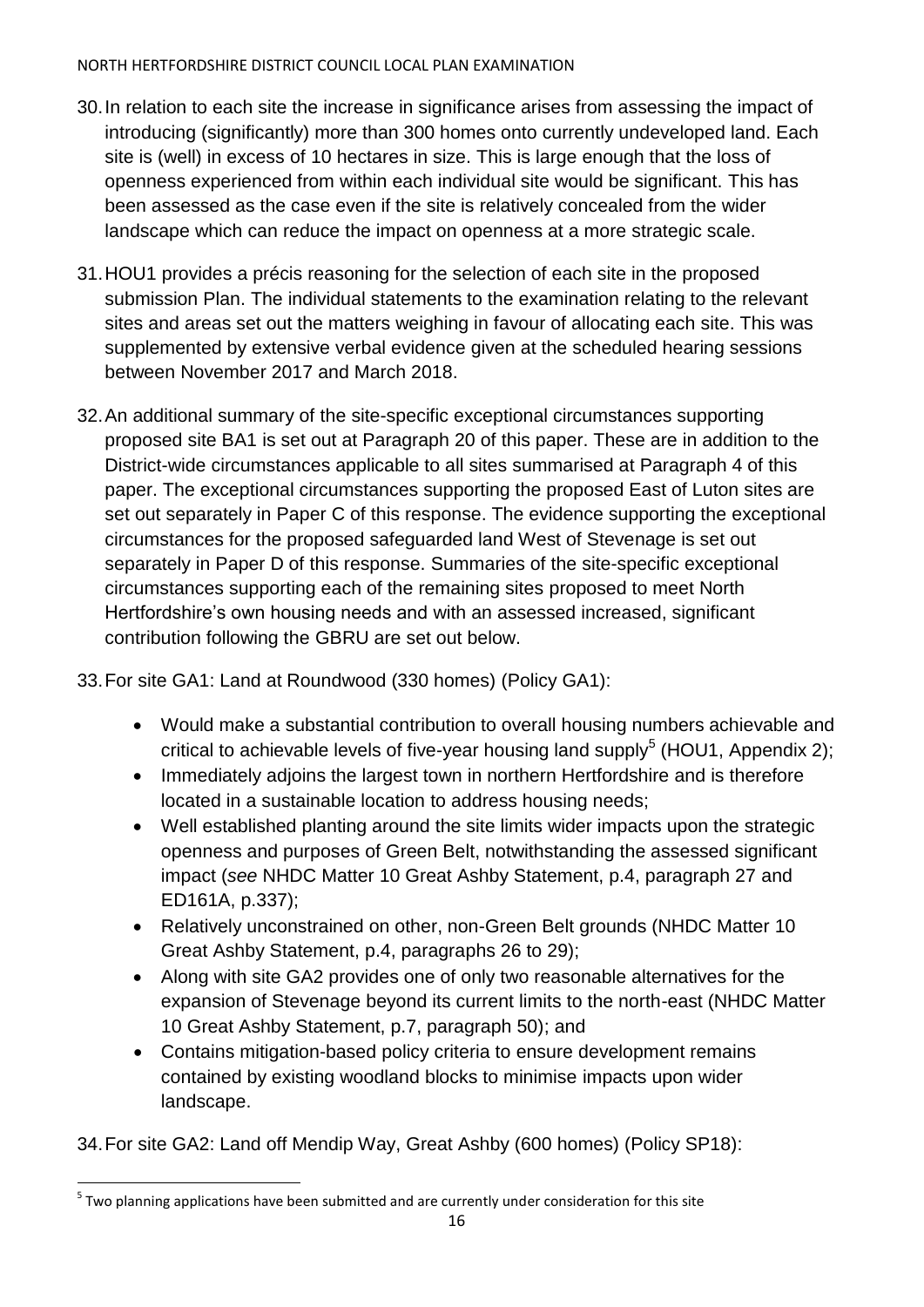- Critical to overall numbers achievable and also represents an opportunity to contribute to housing land supply within five-years of plan adoption (HOU1, Appendix 2);
- Immediately adjoins the largest town in northern Hertfordshire and is therefore located in a sustainable location to address housing needs;
- Allows for development to be masterplanned to ensure good placemaking principles are applied;
- Allows for development at a scale consistent with NPPF Paragraph 52 that can deliver a coherent new neighbourhood (rather than isolated development) to the north-east of existing tree belts around Great Ashby;
- Includes infrastructure provision, notably land for secondary education, on site at a scale that significantly exceeds the requirements generated by the site itself and would help address existing deficits at Great Ashby (Policy SP18(c), NHDC Matter 10 Great Ashby Statement, pp. 2-3, paragraphs 13 and 17);
- No other, non-Green Belt issues that would be considered a fundamental constraint to development (NHDC Matter 10 Great Ashby Statement, pp.5-6, paragraphs 39 to 43);
- Along with site GA2 provides one of only two reasonable alternatives for the expansion of Stevenage beyond its current limits to the north-east (NHDC Matter 10 Great Ashby Statement, p.7, paragraph 50); and
- Contains mitigation-based policy criteria to maintain key woodland blocks and provide new structural planting to reinforce revised Green Belt boundary and minimise impacts upon wider landscape (Policy SP18(g) and (i)).

35.For site LG1: north of Letchworth Garden City (900 homes) (Policy SP15):

- Critical to overall numbers achievable and also represents an opportunity to make a significant contribution to housing land supply within five-years of plan adoption (HOU1, Appendix 2);
- Immediately adjoins one of the main towns in the District is therefore located in a sustainable location to address housing needs;
- Allows for development to be masterplanned to ensure good placemaking principles are applied;
- Allows for development at a scale consistent with NPPF Paragraph 52 that can deliver a coherent new neighbourhood (rather than a more dispersed strategy for development);
- No other, non-Green Belt issues that would be considered a fundamental constraint to development (NHDC Matter 10 Letchworth Statement, pp.3-4, paragraphs 16 to 21);
- Provides the only reasonable option for a strategic-scale expansion of Letchworth Garden City and one of only two reasonable alternatives of any scale for the expansion of the town beyond its current limits (NHDC Matter 10 Letchworth Statement, p.5, paragraph 32); and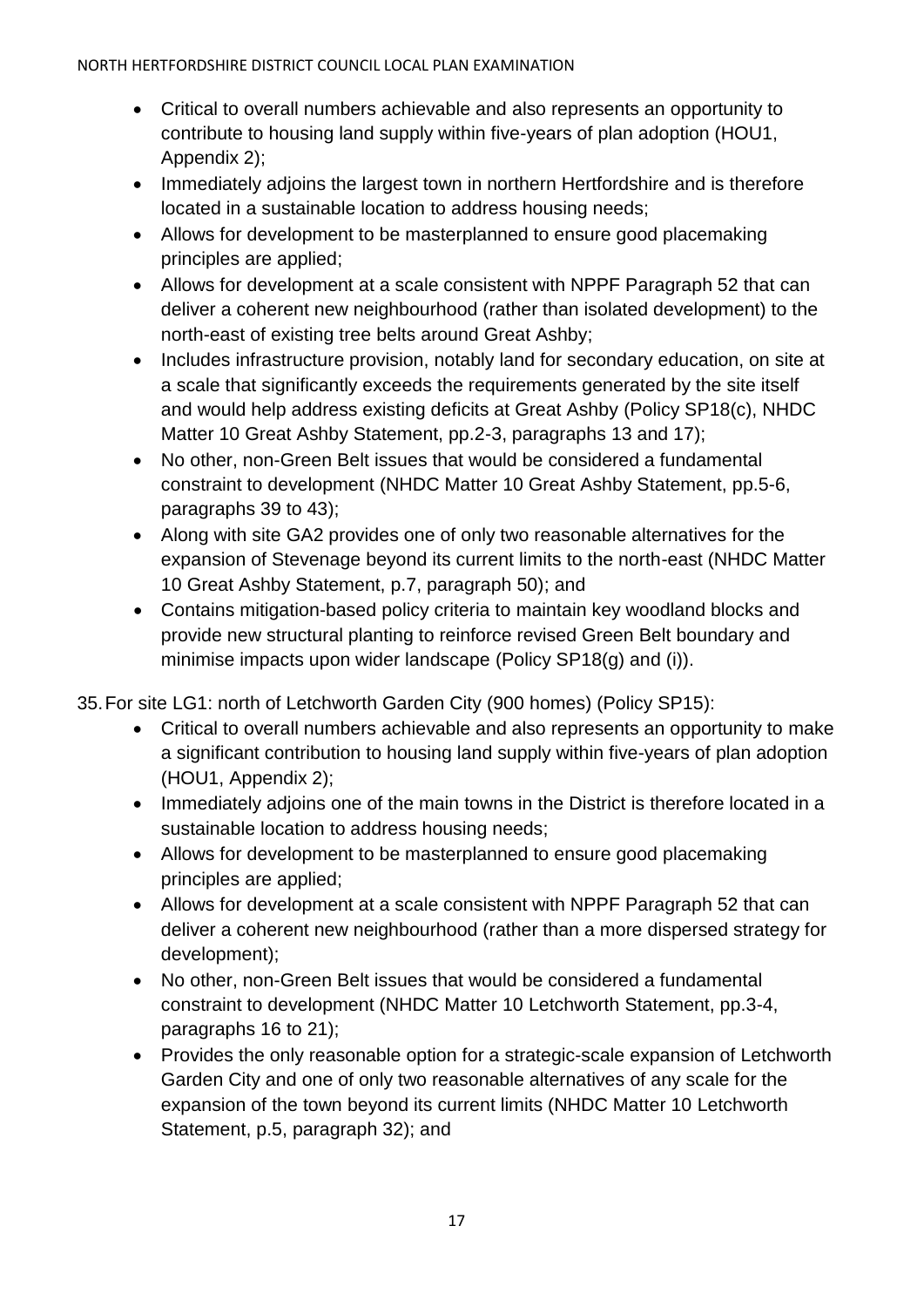Contains mitigation-based policy criteria to ensure integration into the surrounding landscape and creation of a long-term, defensible Green Belt boundary (Policy SP15(e)).

36.For site NS1: North of Stevenage (900 homes) (Policy SP16):

- Critical to overall numbers achievable (HOU1, Appendix 2);
- Immediately adjoins the largest town in northern Hertfordshire and a proposed allocation in Stevenage Borough Council's recently adopted Local Plan and is therefore located in a sustainable location to address housing needs;
- Allows for development to be masterplanned to ensure good placemaking principles are applied;
- Allows for development at a scale consistent with NPPF Paragraph 52 that can deliver a coherent new neighbourhood (rather than a more dispersed strategy for development);
- No other, non-Green Belt issues that would be considered a fundamental constraint to development (NHDC Matter 10 Graveley Statement, pp.4-6, paragraphs 28 to 39);
- Provides the only reasonable alternative for the expansion of Stevenage beyond its current planned limits to the north (NHDC Matter 10 Graveley Statement, p.7, paragraph 48); and
- Contains mitigation-based policy criteria to ensure sensitive consideration of surrounding assets and minimise harms (Policy SP16(e), (g) and (h)).
- 37. The evidence submitted to the examination should be read and considered as a whole. The summary reasoning provided within the GBRU on this matter – particularly paragraphs 5.19 to 5.23 inclusive (ED161A, p.43) – in concert with the significant volume of material already submitted on this matter is more than sufficient to justify that exceptional circumstances exist to release these sites from the Green Belt and the retention of the allocations to achieve this even with an assessed increase in the contribution they make to the Green Belt.
- 38.Paragraphs 5.24 to 5.28 and Table 9 of the GBRU (ED161A, pp.43-44) specifically rereviews those sites not carried forward for allocation, including those Green Belt sites identified at Paragraph 24 of this paper. It concludes that neither the rejected Green Belt or non-Green Belt sites would, as a matter of planning judgement, now be considered as better alternatives to the sites proposed for allocation in the Plan even in light of the revised assessment results.
- 39.Hearings have already been held on the basis that some sites proposed for allocation in the Plan would occasion significant harm to the Green Belt: proposed sites BA1 (Policy SP14), HT1 (Policy SP17) and KB4 (Policies HS1 & KB4). The Council reiterates the point made in the GBRU that it is not now…

*"…suggesting development that would result in a level of assessed harm to Green Belt purposes that was previously considered unacceptable. This might not have been the case if, for example, the Plan had drawn a 'red line' at the*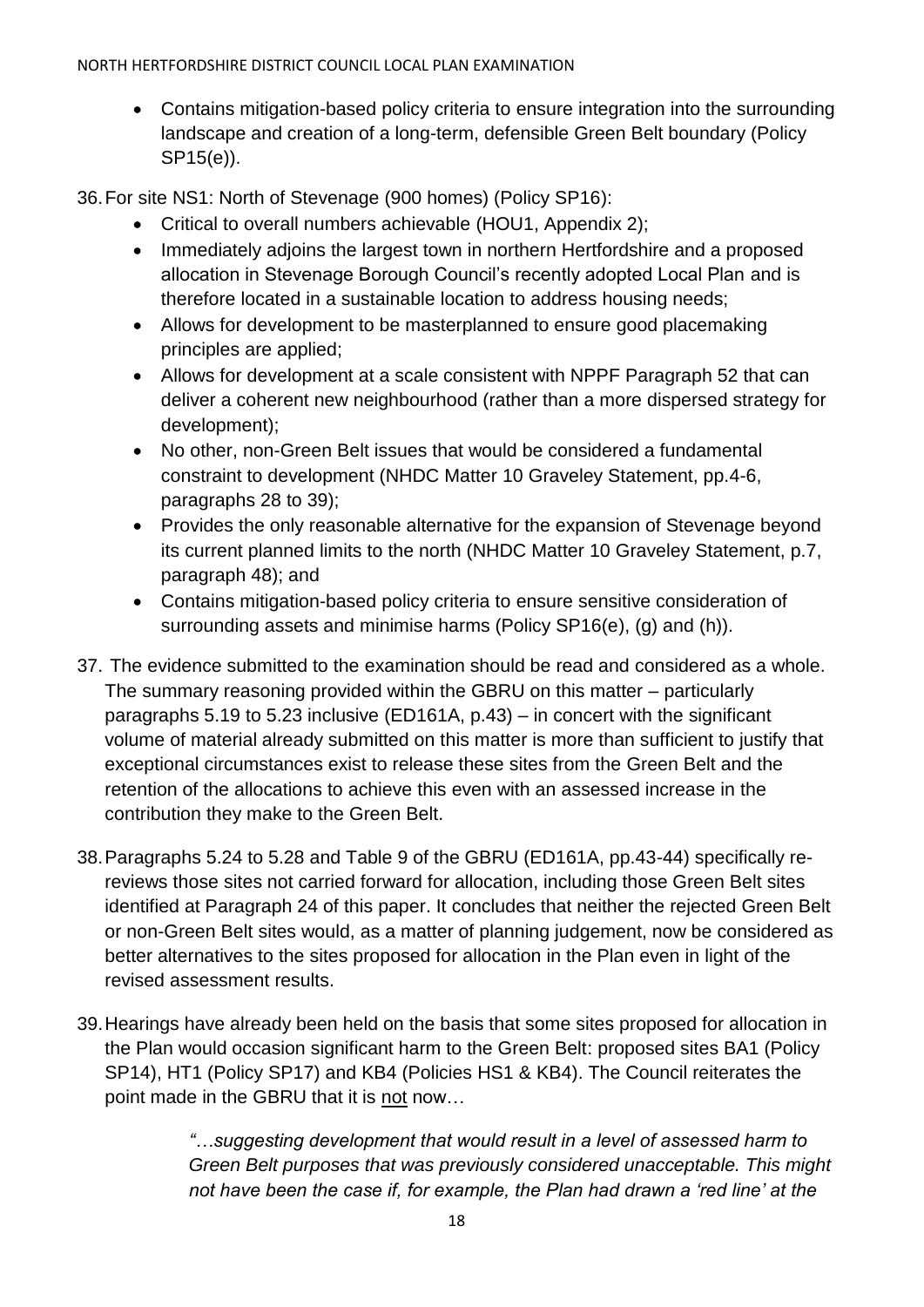*inclusion of sites with potentially significant harms and that threshold would [now] be breached having regard to the results of the revised assessment"* (ED161A, p.41, paragraph 5.14)

# *Inspector's Query 3 – The approach to Green Belt in the Sustainability Appraisal*

*"The Sustainability Appraisal (2016) [LP4] does not appear to draw on the outputs of the Green Belt Review to any meaningful extent or make any distinction between land that contributes moderately to the Green Belt and land that contributes significantly. This may be a problem in itself."* (Paragraph 14)

- 40.Green Belt is a policy designation, not an environmental designation. The fact that land is, or is not, Green Belt does not in itself have environmental implications. The fact that land may be judged as making a limited, moderate or significant contribution to Green Belt purposes is not in itself an influence upon the outcomes of the appraisal process.
- 41.The Sustainability Appraisal (SA) comprehensively covers environmental factors which might, directly or indirectly, be relevant to the question of Green Belt contribution by virtue of how they impact upon (perceptions of) openness, the setting and extent of existing towns and / or countryside encroachment. The SA framework (LP4, Table 19, pp.50-52) $^6$  considers:
	- Protection and enhancement of biodiversity, including through consideration of habitats (Objective 3(a));
	- Protection and enhancement of landscape (Objective 3(b)); and
	- Conservation and, where appropriate, enhancement of the historic environment (Objective 3(c)).
- 42.The SA framework equally comprehensively considers the potential social, environmental and economic benefits and impacts / harms that might arise from prospective development on Green Belt sites. In addition to the factors above, the SA appraisal framework considers:
	- The development of greenfield land and other land with high environmental and amenity value (Objective 2(a));
	- Whether development will deliver more sustainable location patterns and reduce the use of motor vehicles (Objective 2(c));
	- The provision of access to services and facilities for all (Objective 5(b));
	- Access to decent and affordable housing (Objective 5(d)); and
	- The promotion of sustainable urban living (Objective 7)

 $\overline{a}$ 

43.The appraisal of the Green Belt housing sites within Appendix 6 of the SA (LP4, pp.501- 660) appropriately takes these matters into account. The SA is one part of the wideranging evidence base that informs consideration of individual sites in the overall planning balance approach set out above. The Council does not consider that this

<sup>&</sup>lt;sup>6</sup> Page numbers for the Sustainability Appraisal refer to the 'NHDC page number' printed in the top-right hand corner.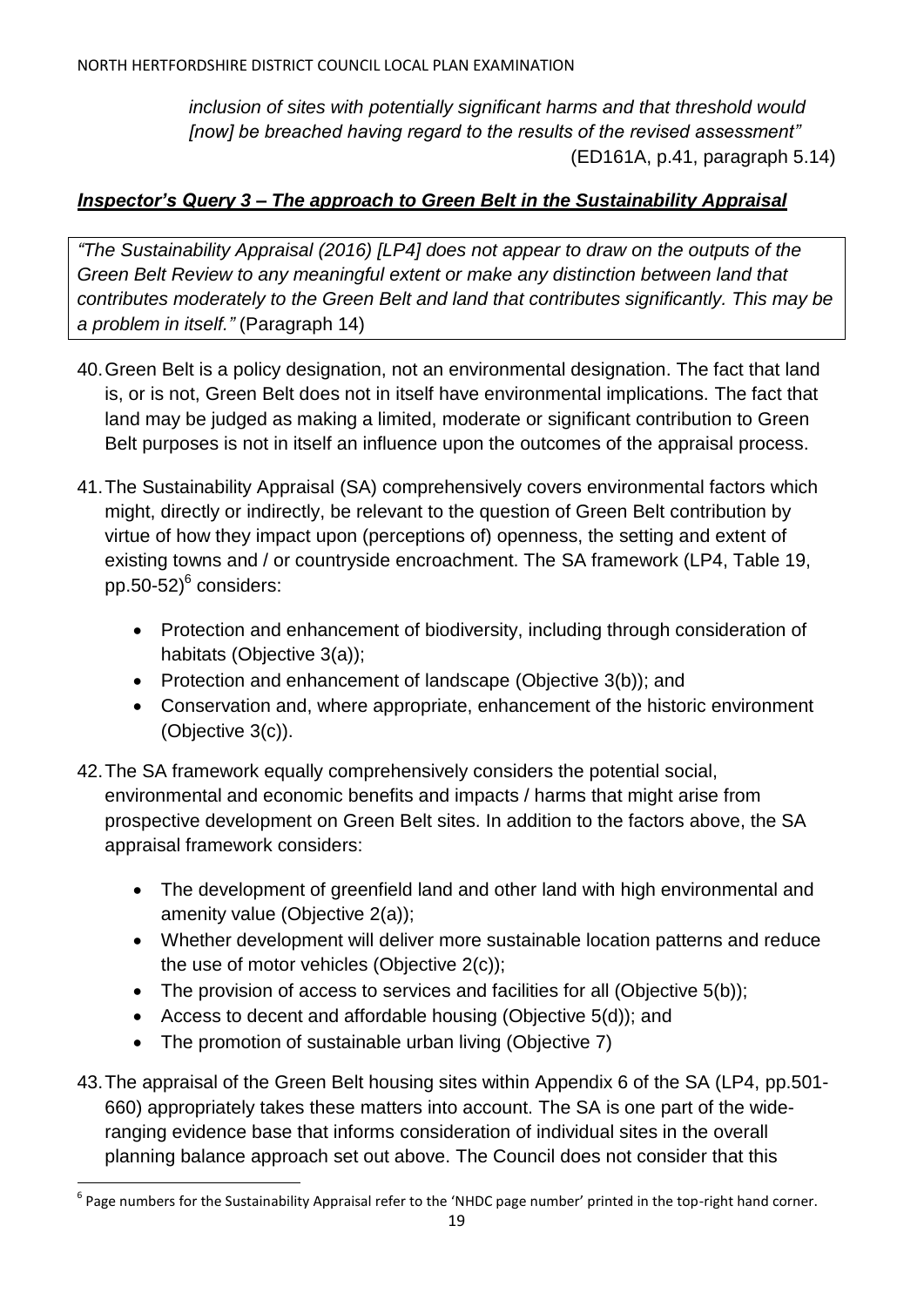approach represents a 'problem' with the soundness or legal compliance of the Sustainability Appraisal.

## *Conclusions*

- 44.This supplementary paper, alongside the extensive evidence already submitted to the examination both verbally and in writing, clearly addresses the key concerns raised by the Inspector in relation to the consideration of Green Belt sites and the Green Belt Review Update. In summary:
	- The level of assessed harm to Green Belt sites has been an integral part of the Council's site selection and decision-making processes. However, this has not been conducted in a strictly sequential or quantitative way. In particular, sites judged as making a significant contribution to Green Belt purposes generally offer opportunities of a very different scale and nature to those assessed as having lower potential harms; all these considerations have been factored into the Council's judgment whether exceptional circumstances exist to justify the release of land from the Green Belt and the allocation of the sites for development; clearly exceptional circumstances do exist to justify this. Land has not simply been allocated irrespective of the contribution made by it to the Green Belt or based upon an imperative to meet the District's identified housing needs at all costs;
	- There remains sufficient justification and exceptional circumstances for allocating these sites now even in light of the enhanced contribution that some have now been found to make to Green Belt purposes; and
	- Green Belt and / or contribution to Green Belt purposes are not factors that need to be directly considered by the sustainability appraisal. This is because Green Belt is a policy rather than an environmental designation.
- 45.The Council accepts that the GBRU alters the evidential basis on which the hearing sessions for a small number of sites were held. However it does not agree that it would be unfair to interested participants to proceed without exploring this point at a further session.
- 46.Very few participants to the Examination objected to the proposed allocations on the basis of the scale of harm to the Green Belt identified by the Council, or with reference to the original Green Belt Review. From a review of representations and statements to the examination it is clear that many objectors objected to the fundamental principle of land being released from the Green Belt at all. Many would have objected to their allocation irrespective of their Green Belt status. Whether the identified harm was said to be limited, moderate or significant had little bearing on the number and nature of the submissions made. Substantial objections were received to sites that, at the time, were assessed as having moderate harms. The Council does not believe that the re-grading of some of these sites to 'significant' is likely to substantively alter the cases already put to the examination by many objectors.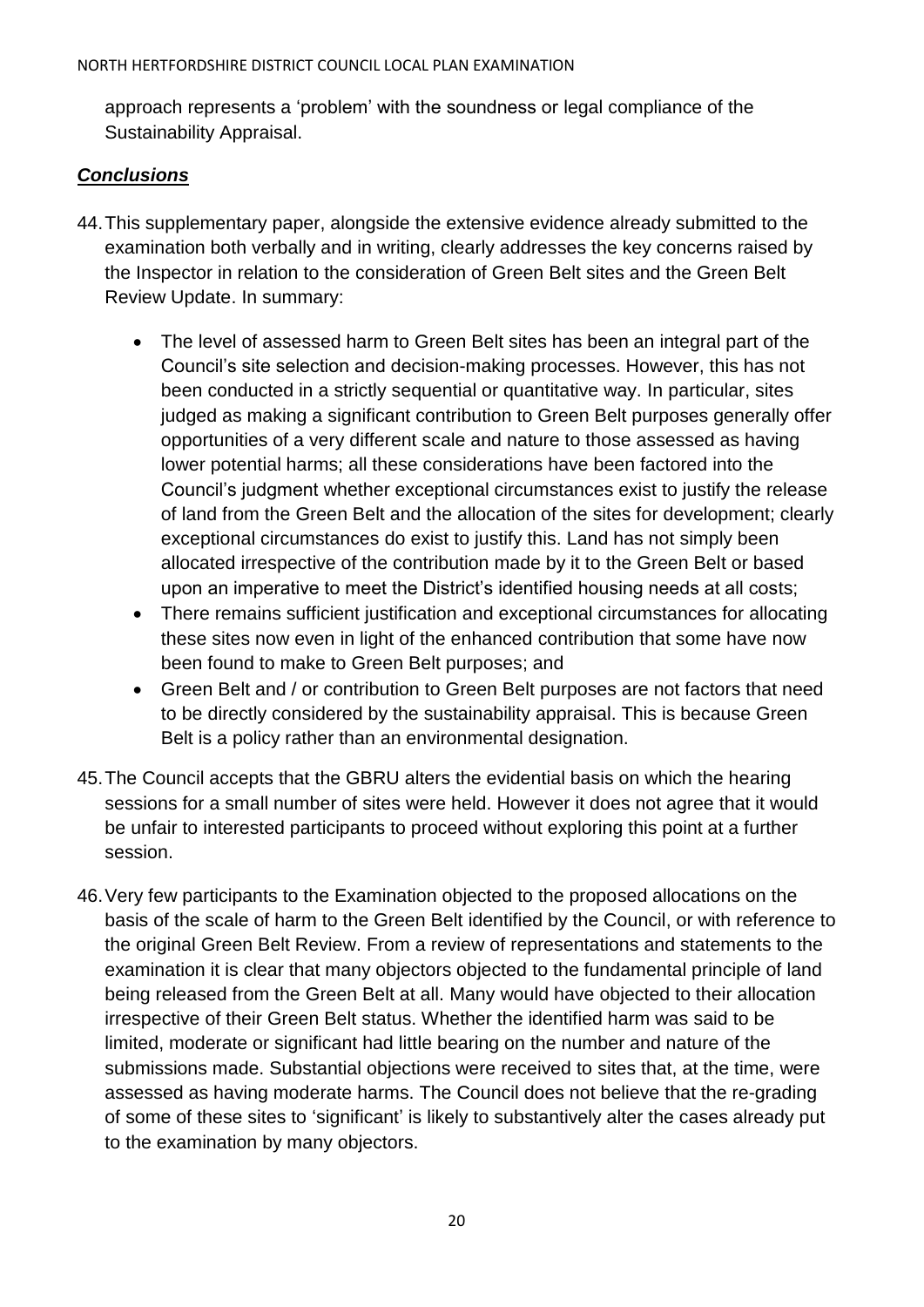47.Much of the material cited in this supplementary paper was available to the Inspector and all participants at the time of the original scheduled hearing sessions. The GBRU was subsequently made available and publically consulted upon between January and April 2019 (and available for some months beforehand). The Inspector has all the representations in relation to that consultation. This supplementary paper does not introduce any substantive new evidence. The additional analysis it does contain collates and reiterates points made extensively in submissions to the Examination. NHDC has already made its case clearly, consistently and at length and suggests that an additional hearing on this matter is not necessary as the Inspector has ample information to reach a conclusion on this matter.